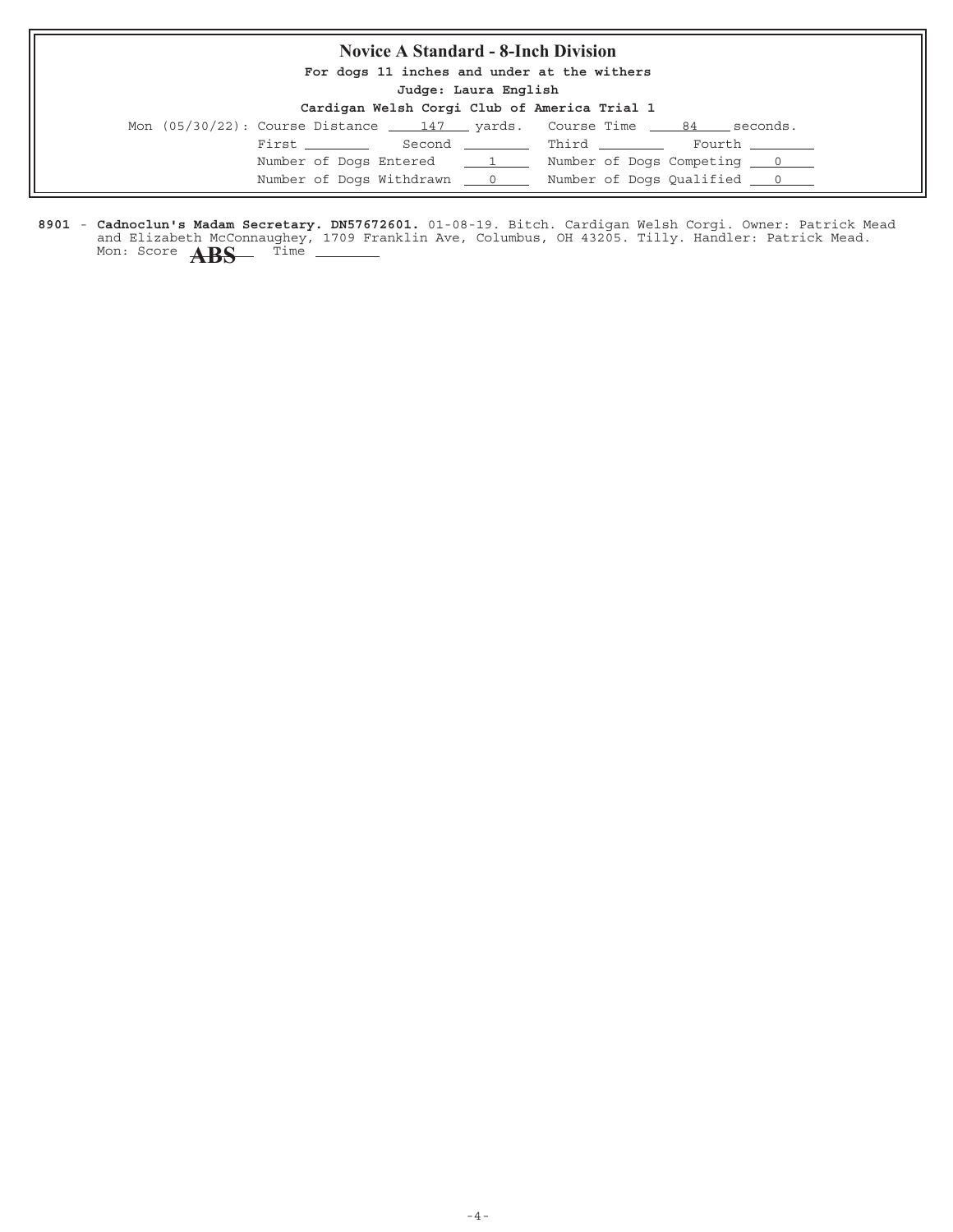#### **Novice B Standard - 8-Inch Division**

**For dogs 11 inches and under at the withers**

**Judge: Laura English**

**Cardigan Welsh Corgi Club of America Trial 1**

|                            |  |              | Mon $(05/30/22)$ : Course Distance $147$ yards. Course Time $84$ seconds. |  |
|----------------------------|--|--------------|---------------------------------------------------------------------------|--|
| First 8706                 |  | Second Third | Fourth                                                                    |  |
| Number of Dogs Entered 6   |  |              | Number of Dogs Competing 4                                                |  |
| Number of Dogs Withdrawn 0 |  |              | Number of Dogs Qualified 1                                                |  |

- 8701 Heulwen Pay It Forward RN, NAJ, NF, NFP, CGC, RATN, TKN. DN57220805. 02-25-19. Dog. Cardigan Welsh Corgi. Owner: Lynn Stonesifer, 238 Ferring Court, Abingdon, MD 21009. Beau. Handler: Lynn Stonesifer. **Heulwen Pay It Forward RN, NAJ, NF, NFP, CGC, RATN, TKN. DN57220805.** Mon: Score  $\overrightarrow{NO}$  Time
- 8702 Arescc Sports Two Putt Max At Fairway. DN58009601. 05-03-19. Dog. Cardigan Welsh Corgi. Owner: Ann Albrecht, 2719 Steger Creek Path, Powhatan, VA 23139. Putter. Handler: Ann Albrecht. **Arescc Sports Two Putt Max At Fairway. DN58009601.** Mon: Score **NQ** Time \_
- 8703 Corwynt Tayken Family Business. DN65457001. 01-25-21. Bitch. Cardigan Welsh Corgi. Owner: Jo Powers, 7455 Dyer Rd, Denton, MD 21628. Hex. Handler: Jo Powers. Mon: Score **NQ** Time
- 8704 Corwynt Tayken Did it in a Minute. DN65457004. 01-25-21. Bitch. Cardigan Welsh Corgi. Owner: Marissa Recker, 2622 Union St, Madison, WI 53704. Minnie. Handler: Marissa Recker. Mon: Score **ABS** Time
- 8705 Cavalier Statue of a Fool. DN46661003. 05-30-16. Dog. Cardigan Welsh Corgi. Owner: Annabel Irene Maley, 739 Ebenezer Rd, Gladys, VA 24554. Roscoe. Handler: Annabel Irene Maley. Mon: Score **ABS** Time -

#### 8706 - Woodrose Run To Me CGCA TKN RI TDI. DN47643401. 11-05-16. Bitch. Cardigan Welsh Corgi. Owner: Christine Wiecek, 7926 Hermitage Rd, Concord, OH 44077. Gibbs. Handler: Christine Wiecek. Mon: Score 100 Time 72.80 **Qualified**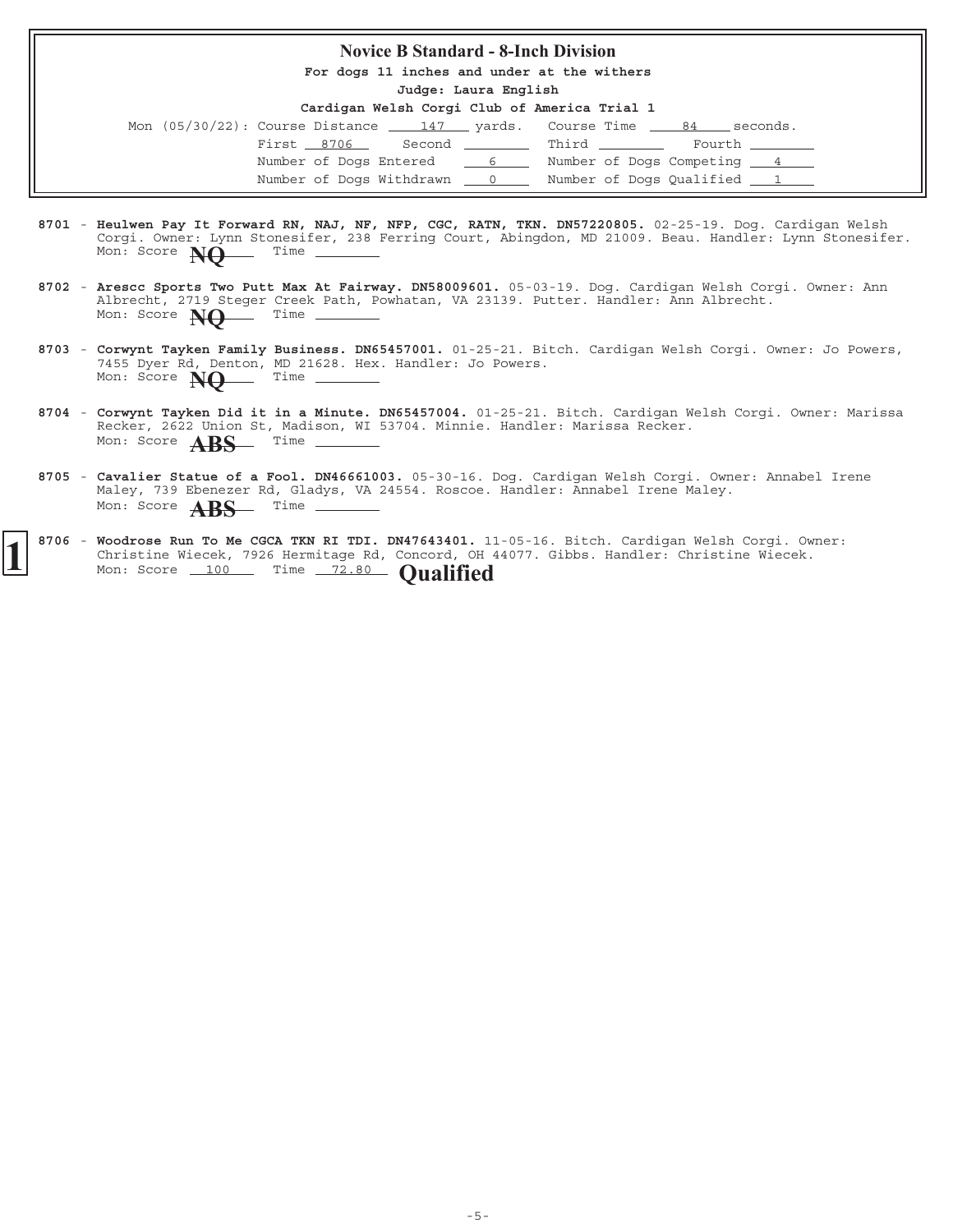#### **Excellent Standard - 8-Inch Division**

**For dogs 11 inches and under at the withers**

**Judge: Laura English**

| Mon $(05/30/22)$ : Course Distance $176$ yards. Course Time $75$ seconds. |  |                            |  |
|---------------------------------------------------------------------------|--|----------------------------|--|
| First 8301 Second Third Fourth                                            |  |                            |  |
| Number of Dogs Entered 2                                                  |  | Number of Dogs Competing 2 |  |
| Number of Dogs Withdrawn ___ 0 ____ Number of Dogs Qualified ___ 1        |  |                            |  |

- 8109 Aramora American Hero Sally Ride NA RN RA NF. DN52849103. 02-27-18. Bitch. Cardigan Welsh Corgi. Owner: Cathy Converse, 1234 Monterey Trail, DePere, WI 54115. Ryder. Handler: Cathy Converse. **Aramora American Hero Sally Ride NA RN RA NF. DN52849103.** Mon: Score **NQ** Time
- 8301 Indium Fire on the Mountain. DN43867704. 09-06-15. Dog. Cardigan Welsh Corgi. Owner: Theresa Calter and Larry Calter, 1 Wild Rose Lane, Eliot, ME 03903. Dobby. Handler: Theresa Calter. **1** 8301 - Indium Fire on the Mountain. DN43867704. 09-06-15 and Larry Calter, 1 Wild Rose Lane, Eliot, ME 039 Mon: Score 100 Time 66.28 **Qualified**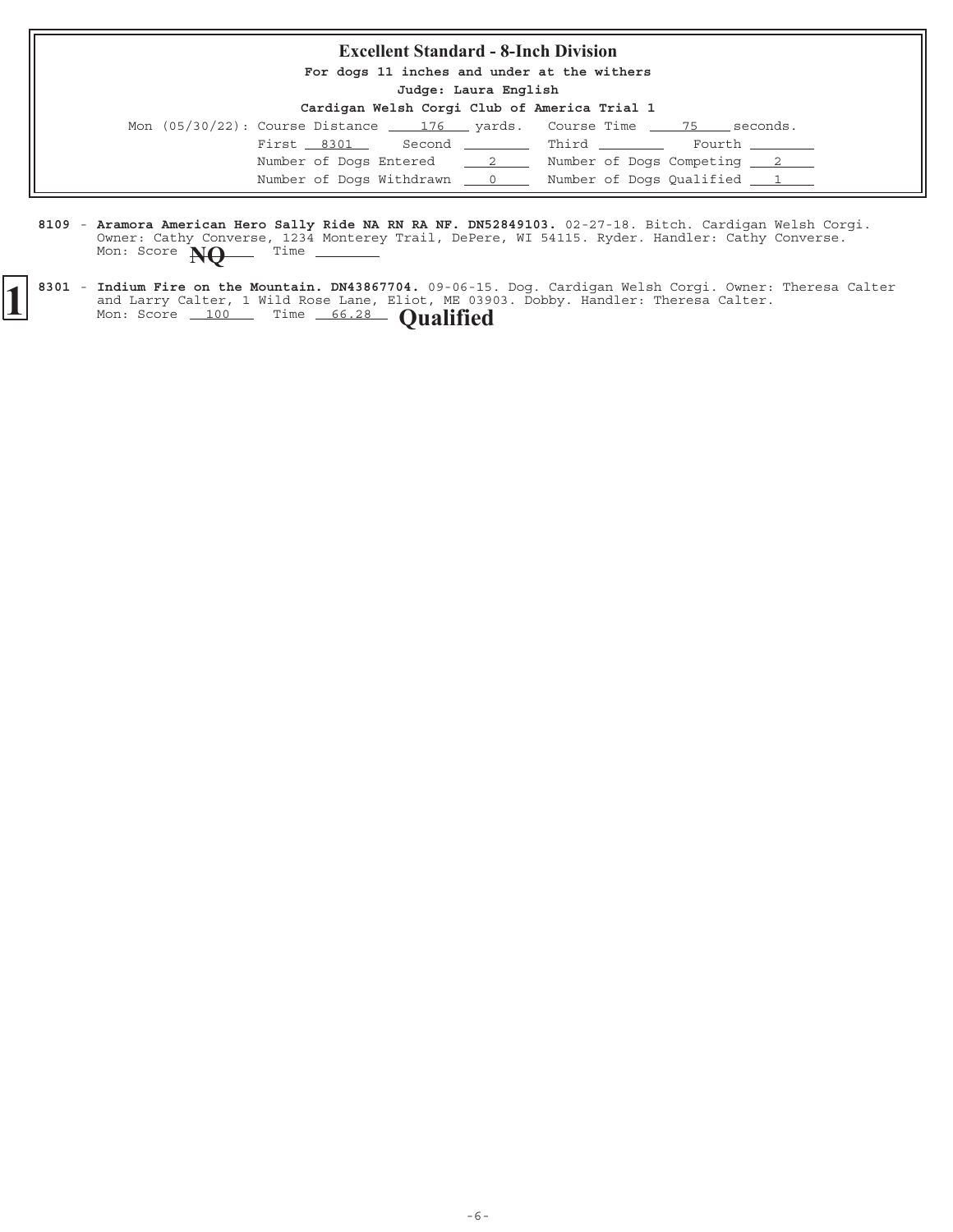#### **Master Standard - 8-Inch Division**

**For dogs 11 inches and under at the withers**

**Judge: Laura English**

| Mon (05/30/22): Course Distance 176 yards. Course Time 75 seconds. |  |  |                            |  |
|--------------------------------------------------------------------|--|--|----------------------------|--|
| First 8107 Second 8108 Third 8101 Fourth 8103                      |  |  |                            |  |
| Number of Dogs Entered 19                                          |  |  | Number of Dogs Competing 8 |  |
| Number of Dogs Withdrawn 0                                         |  |  | Number of Dogs Qualified 5 |  |

- **8101 MACH Fernbriar What's The Name of That Song CD RN MXS MJS MFB T2B2 BCAT CGC TKN. DN42095801.** 02-02-15. Bitch. Cardigan Welsh Corgi. Owner: Kathy Roberts, 85 Logic Ct., Beavercreek, OH 45440. CrackerJack. Handler: Kathy Roberts. **3** Mon: Score 100 Time 50.19 **Qualified**
	- 8102 Cprwynt Tayken Ziggy Stardust. DN50559108. 08-10-17. Bitch. Cardigan Welsh Corgi. Owner: Marissa Recker and Alex Recker, 2622 Union St, Madison, WI 53704. Ziggy. Handler: Marissa Recker.<br>Mon: Score  $M\Omega$  Time \_\_\_\_\_\_\_\_ Mon: Score **NO**
- 8103 Dragon Patch Rocky Ridge We Will Rock You CGC TKI MXJ MX. DN47503503. 09-25-16. Bitch. Cardigan Welsh Corgi. Owner: Margaret A Sims, 259 Aaron Rd, Venue, PA 16364. Queenie. Handler: Margaret A Sims. 8103 - Dragon Patch Rocky Ridge We Will Rock You CGC TKI MXJ MX. DN47503503.<br>
Corgi. Owner: Margaret A Sims, 259 Aaron Rd, Venue, PA 16364. Queenie.<br>
Mon: Score 100 Time 52.30 **Qualified** 
	- 8104 RACH Blue Fox Quiet Thunder of Dovehill UDX2 OM1 RM2 RAE3 MX MXJ DCAT. DN46773302. 07-12-16. Dog. Cardigan Welsh Corgi. Owner: Sally Boeke and Robert J Boeke, 37 Sherwick Rd, Oswego, IL 60543. Dallas. Handler: Sally Boeke. Mon: Score 100 Time 61.12 **Qualified**
	- 8105 Fernbriar Bye Bye Birdie At Fairway. DN42095802. 02-02-15. Bitch. Cardigan Welsh Corgi. Owner: Ann Albrecht and Mackenzie Mann, 2719 Steger Creek Path, Powhatan, VA 23139. Birdie. Handler: Ann Albrecht. Mon: Score **NO** Time -
	- 8106 Riverbend Isle Have Another. DN58883402. 06-22-19. Bitch. Cardigan Welsh Corgi. Owner: Carrie Ruhde, 1106 Fulton St, Waterloo, IA 50707. Josie. Handler: Carrie Ruhde.<br>Mon: Score  $M\Omega$  Time \_\_\_\_\_\_\_ Mon: Score **NQ**
	- 8107 Ebonwald's Quest For Adventure. DN57187304. 12-11-18. Dog. Cardigan Welsh Corgi. Owner: Leslie Restifo, 13757 Prospect Rd., Strongsville, OH 44149. Jonny Quest. Handler: Leslie Restifo. 8107 - Ebonwald's Quest For Adventure. DN57187304. 12-11<br>Restifo, 13757 Prospect Rd., Strongsville, OH 4414<br>Mon: Score 100 Time 47.29 **Qualified**
- 8108 Aramoras No More Worries CD BN RE MX MXJ. DN41787202. 01-16-15. Bitch. Cardigan Welsh Corgi. Owner: Vanessa Tesch and Janice Tesch, 890 S Allen Rd, Green Bay, WI 54311. Kuna. Handler: Vanessa Tesch. Mon: Score 100 Time 47.59 **Qualified**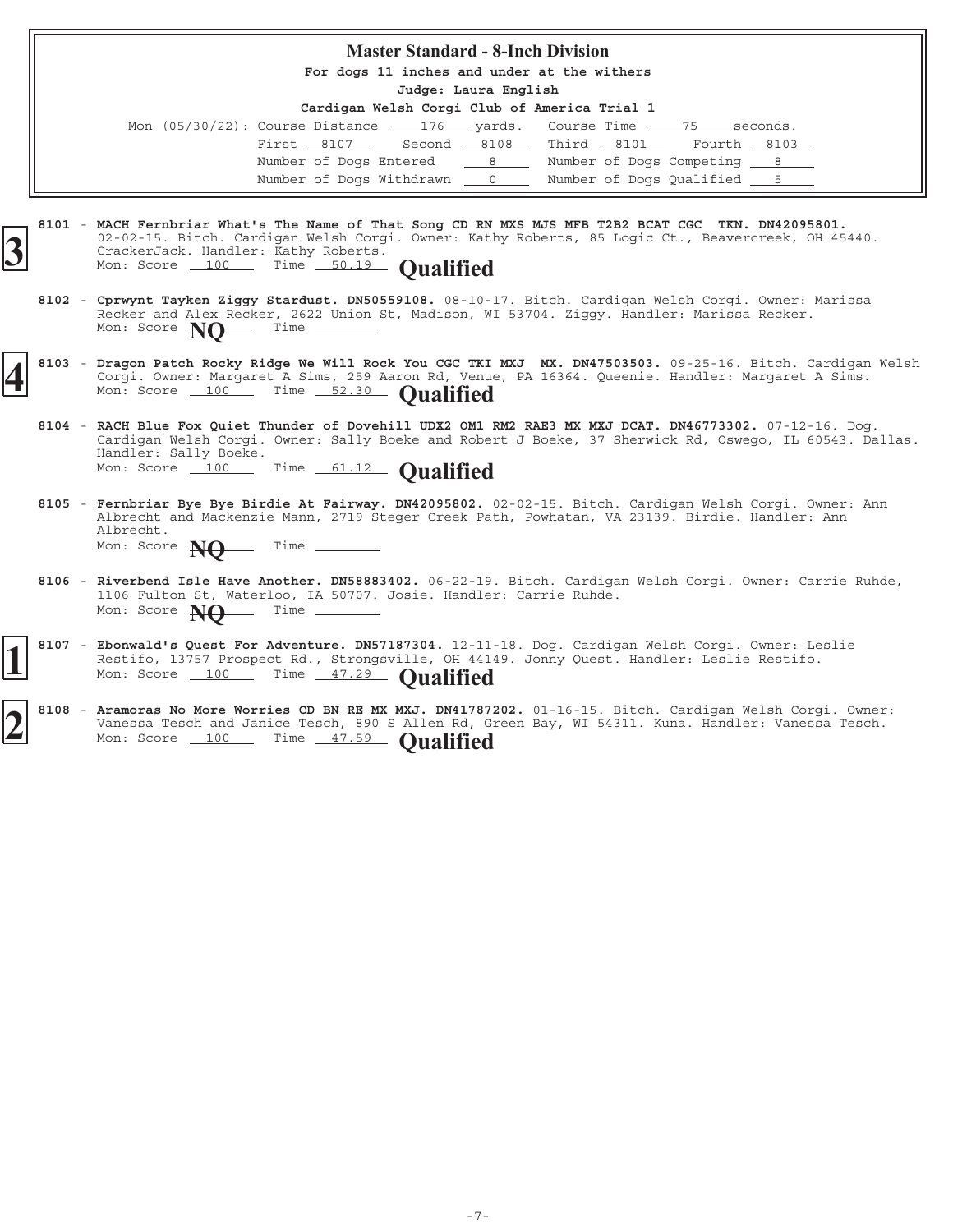### **Novice Preferred Standard - 4-Inch Division**

**For dogs 11 inches and under at the withers**

**Judge: Laura English**

|                                              | budge: madia migitam |  |  |  |
|----------------------------------------------|----------------------|--|--|--|
| Cardigan Welsh Corgi Club of America Trial 1 |                      |  |  |  |

| Mon $(05/30/22)$ : Course Distance $\qquad 147$ yards. Course Time $\qquad 89$ |                                                       | seconds.                          |
|--------------------------------------------------------------------------------|-------------------------------------------------------|-----------------------------------|
| First ________                                                                 | Second Third                                          | Fourth                            |
|                                                                                | Number of Dogs Entered 1 1 Number of Dogs Competing 1 |                                   |
|                                                                                | Number of Dogs Withdrawn 0                            | Number of Dogs Qualified <u>0</u> |

4801 - GCH CH Yasashiikuma Jaunty Jolene. DN42507003. 12-26-14. Bitch. Cardigan Welsh Corgi. Owner: Catherine Skimin, 19360 Yonge St Unit B, Holland Landing, ON L9N1L7. JoJo. Handler: Catherine Skimin. **GCH CH Yasashiikuma Jaunty Jolene. DN42507003.** Mon: Score **NQ** Time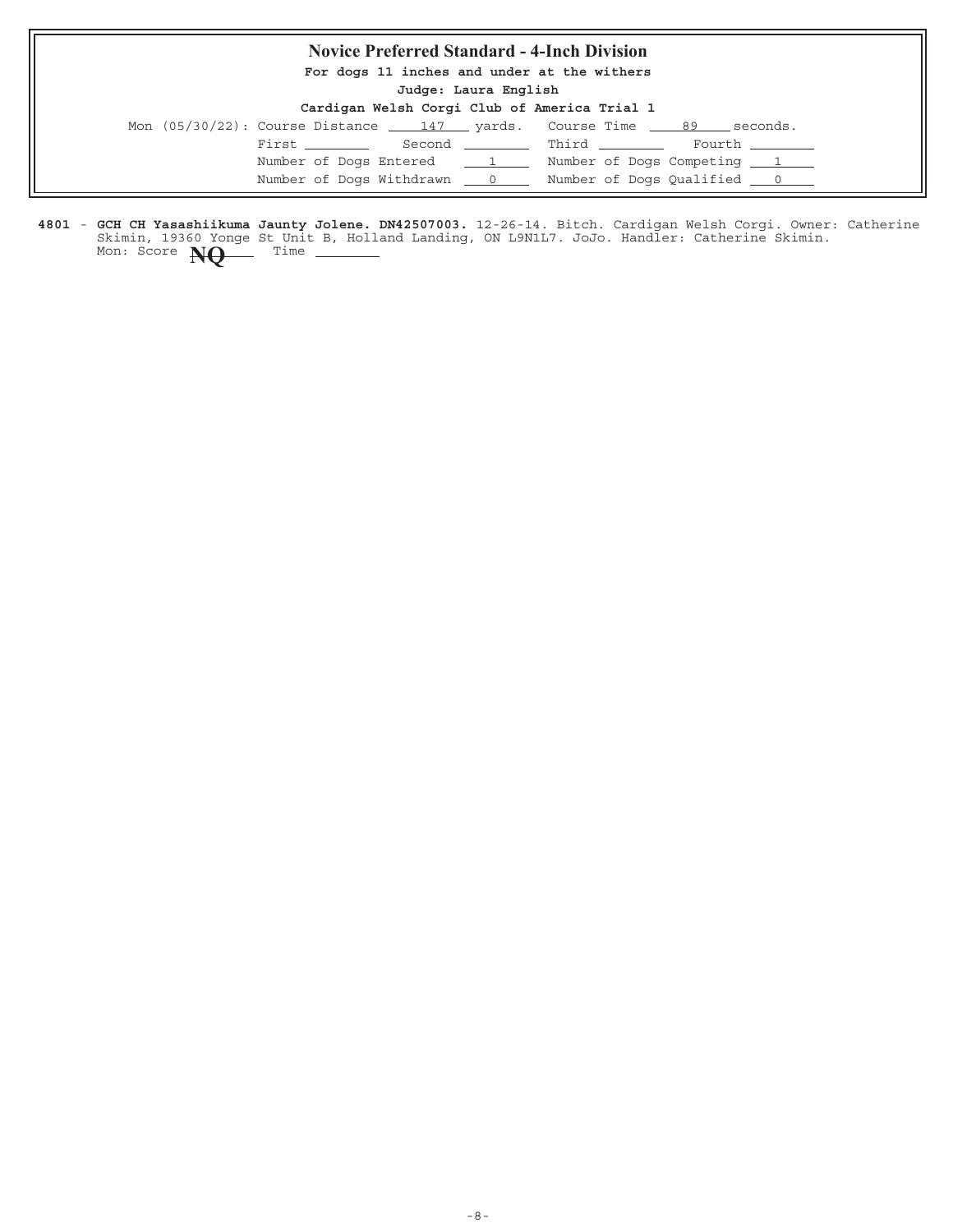#### **Novice Preferred Standard - 8-Inch Division**

**For dogs 14 inches and under at the withers**

**Judge: Laura English**

| Mon $(05/30/22)$ : Course Distance $\underline{\qquad 147}$ yards. Course Time $\underline{\qquad 84}$ seconds. |  |                             |                 |  |
|-----------------------------------------------------------------------------------------------------------------|--|-----------------------------|-----------------|--|
| First 8807 Second 8806 Third                                                                                    |  |                             | Fourth ________ |  |
| Number of Dogs Entered 8                                                                                        |  | Number of Dogs Competing 8  |                 |  |
| Number of Dogs Withdrawn 0                                                                                      |  | Number of Dogs Qualified 22 |                 |  |

- 8801 GCH CH Bridgelady's You'll Never Walk Alone RE FCAT4 FDC CGCU TKN. DN44798304. 12-25-15. Dog. Cardigan Welsh Corgi. Owner: Deborah Frank, 17599 Ebb Tide Drive, Lewes, DE 19958. Walker. Handler: Deborah Frank.
	- Mon: Score **NO** Time -
- 8802 Raconteur Magic Is Brewing. DN59609204. 09-02-19. Dog. Cardigan Welsh Corgi. Owner: Merinda Tiffany and John Spicer, 3537 Germann Ct, Lexington, KY 40503. Bodhi. Handler: Merinda Tiffany. Mon: Score **NO** Time \_
- 8803 CH White Hart Felix Felicis PT TKN. DN63767208. 08-15-20. Dog. Cardigan Welsh Corgi. Owner: Barbara N. Miller, 193 Raymondskill, Milford, PA 18337. Felix. Handler: Barbara N. Miller. Mon: Score **NO** Time -
- 8804 Onalee's Friends In Low Places RN CGC TKA RATN. DN56923101. 11-10-18. Dog. Cardigan Welsh Corgi. Owner: Laura Garcia, 8812 Hubbard Dr N, Galloway, OH 43119. Garth. Handler: Laura Garcia. Mon: Score **NO** Time -
- 8805 Karina Mylyn Unleashed Murphy's Chaos. DN54262504. 06-05-18. Dog. Cardigan Welsh Corgi. Owner: Elizabeth Taylor and Zachary Taylor, 15410 Marilyn Ave, Plymouth, MI 48170. Murphy. Handler: Elizabeth Taylor. **Karina Mylyn Unleashed Murphy's Chaos. DN54262504.** Mon: Score **NQ** Time \_\_\_
- 8806 Llwyn's Simon Says Reach 4 the Stars. DN61390505. 03-13-20. Dog. Cardigan Welsh Corgi. Owner: Jean Locke and Robert Locke, 816 S. Jefferson, Woodstock, IL 60098. Sherman. Handler: Jean Locke. **Llwyn's Simon Says Reach 4 the Stars. DN61390505. 2** Mon: Score 95 Time 51.38 **Qualified**
- 8807 OTCH Elyan Andrews Honor Roll UDX4 BN RAE. DN36629805. 03-25-13. Dog. Cardigan Welsh Corgi. Owner: Sheri O'Brien, 4811 S. Pennsylvania St, Englewood, CO 80113. Andy. Handler: Sheri O'Brien. Mon: Score 100 Time 43.80 **Qualified** 
	- 8808 Mylyn Karina Doc Bar None. DN59073003. 07-08-19. Dog. Cardigan Welsh Corgi. Owner: Kimberly Oderkirk, 7439 Millwood, West Bloomfield, MI 48322. Doc. Handler: Kimberly Oderkirk. Mon: Score **NO** Time -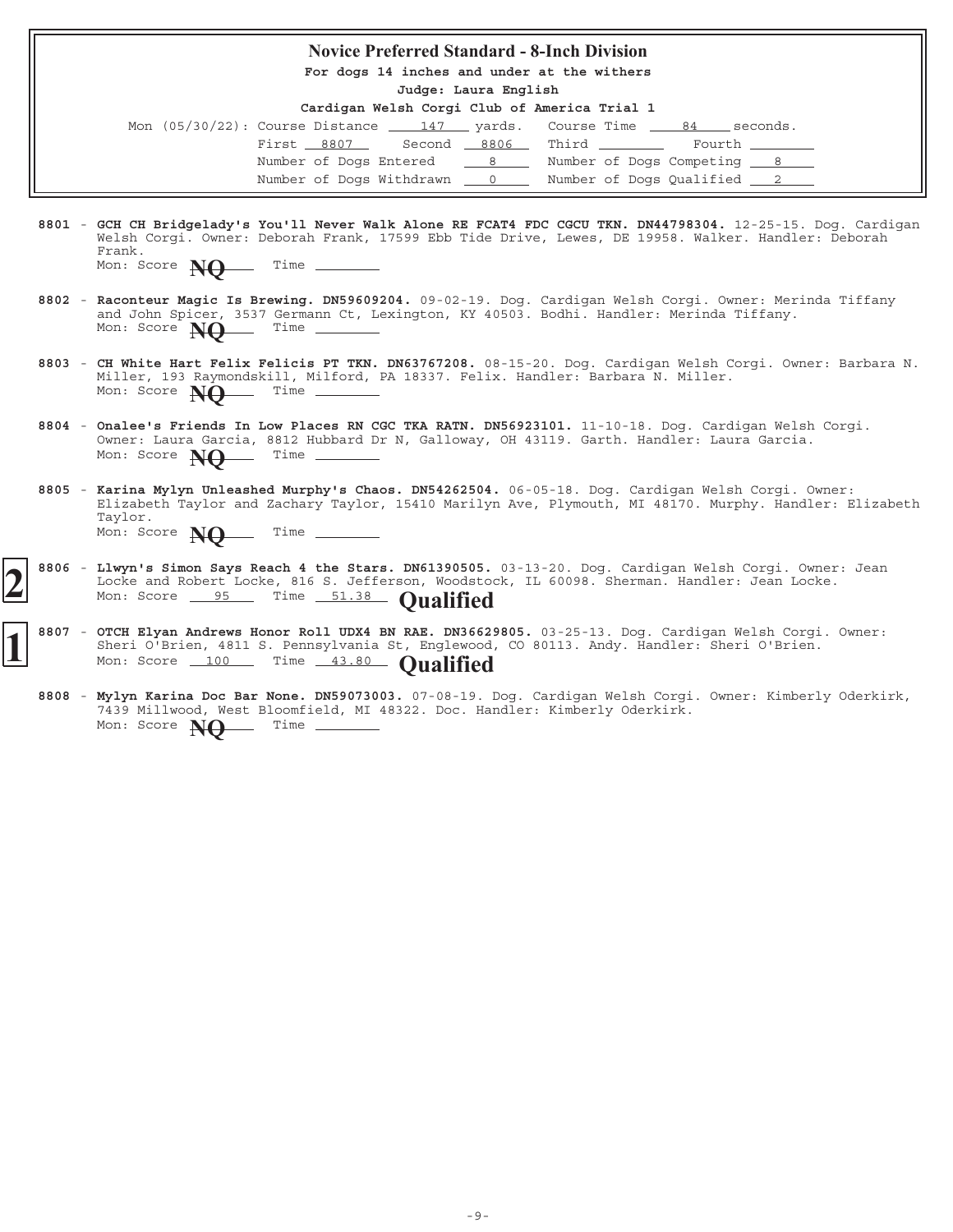## **Open Preferred Standard - 8-Inch Division For dogs 14 inches and under at the withers Judge: Laura English Cardigan Welsh Corgi Club of America Trial 1** Mon  $(05/30/22)$ : Course Distance  $\underline{\hspace{1cm}}$  159  $\underline{\hspace{1cm}}$  yards. Course Time  $\underline{\hspace{1cm}}$  78 seconds.  $\begin{tabular}{llllll} \multicolumn{2}{l}{{\bf First}} & \multicolumn{2}{l}{\bf Second} & \multicolumn{2}{l}{\bf{Third}} & \multicolumn{2}{l}{\bf Courth} \\ \multicolumn{2}{l}{\bf First} & \multicolumn{2}{l}{\bf Second} & \multicolumn{2}{l}{\bf Third} & \multicolumn{2}{l}{\bf Courth} \\ \multicolumn{2}{l}{\bf First} & \multicolumn{2}{l}{\bf Security} & \multicolumn{2}{l}{\bf Courth} \\ \multicolumn{2}{l}{\bf (i)} & \multicolumn{2}{l}{\bf (ii)} & \multicolumn{2}{l}{\bf (iv)} \\ \multicolumn{2$ Number of Dogs Entered  $\frac{2}{2}$  Number of Dogs Competing  $\frac{2}{2}$ Number of Dogs Withdrawn  $\qquad 0$  Number of Dogs Qualified  $\qquad 0$

- 4601 Aramoras High Flyng Daredevil. DN52849102. 02-27-18. Dog. Cardigan Welsh Corgi. Owner: Janice Tesch and Kerry Tesch, 890 S Allen Rd, Green Bay, WI 54311. Evel. Handler: Brendan Tesch (Jr. Handler #5264448001). **Aramoras High Flyng Daredevil. DN52849102.** Mon: Score **NO** Time
- 8601 Wonderland Stardust Quasar. DN53518002. 04-30-18. Dog. Cardigan Welsh Corgi. Owner: Nicole Zarate and Cindy Forbes and Jesse Noble, 2322 Lindsay Rd, Raeford, NC 28376. Quasar. Handler: Nicole Zarate. Mon: Score **NQ** Time \_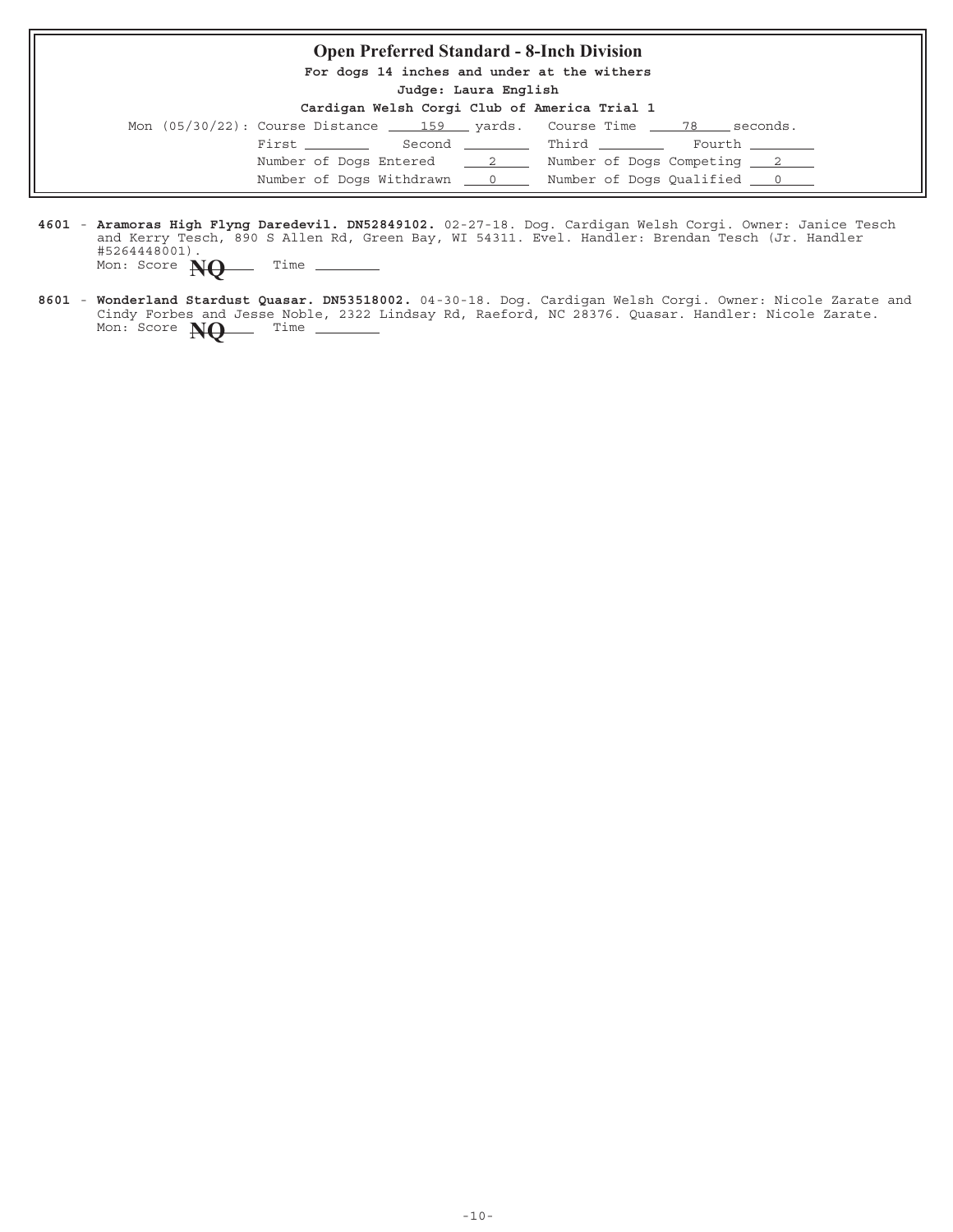#### **Excellent Preferred Standard - 4-Inch Division**

**For dogs 11 inches and under at the withers**

**Judge: Laura English**

**Cardigan Welsh Corgi Club of America Trial 1**

| Mon (05/30/22): Course Distance 176 yards. Course Time |  |              | seconds.<br>80             |
|--------------------------------------------------------|--|--------------|----------------------------|
| First 4404                                             |  | Second Third | Fourth                     |
| Number of Dogs Entered 3                               |  |              | Number of Dogs Competing 3 |
| Number of Dogs Withdrawn 0                             |  |              | Number of Dogs Qualified 1 |

4402 - CH Raconteur's Cry Havoc RN FDC OAP NJP SCN SIN TKN. DN46648101. 05-25-16. Dog. Cardigan Welsh Corgi. Owner: Gail LaBerge and Robert N. LaBerge, 3862 Morgans Ridge Dr, Buford, GA 30519. Harper. Handler: Gail LaBerge. **CH Raconteur's Cry Havoc RN FDC OAP NJP SCN SIN TKN. DN46648101.**

|  | Mon: Score $\bf{N}\Theta$ |  | Time |
|--|---------------------------|--|------|
|--|---------------------------|--|------|

- 4403 Master Jaek of Dragon Patch. DN27804306. 04-22-10. Dog. Cardigan Welsh Corgi. Owner: Elaine Noll, 4360 Trouthaven Dr, Murrysville, PA 15668. Jake. Handler: Elaine Noll. **Master Jaek of Dragon Patch. DN27804306.** Mon: Score  $\bf{NQ}$  Time -
- **4404** 01-26-15. Bitch. Cardigan Welsh Corgi. Owner: Sonja Benavidez and Constance Whan, 10921 N 2200th ave, Geneseo, IL 61254. Amber. Handler: Sonja Benavidez. **GCHB Davenitch Doxford Sand Pipers Jewel CD BN RAE XFP OAP OJP RATN FDC BCAT CA. DN41738203. 1** Genese  $\frac{111}{24}$  Secore  $\frac{94}{24}$  Time  $\frac{82.18}{24}$  **Qualified**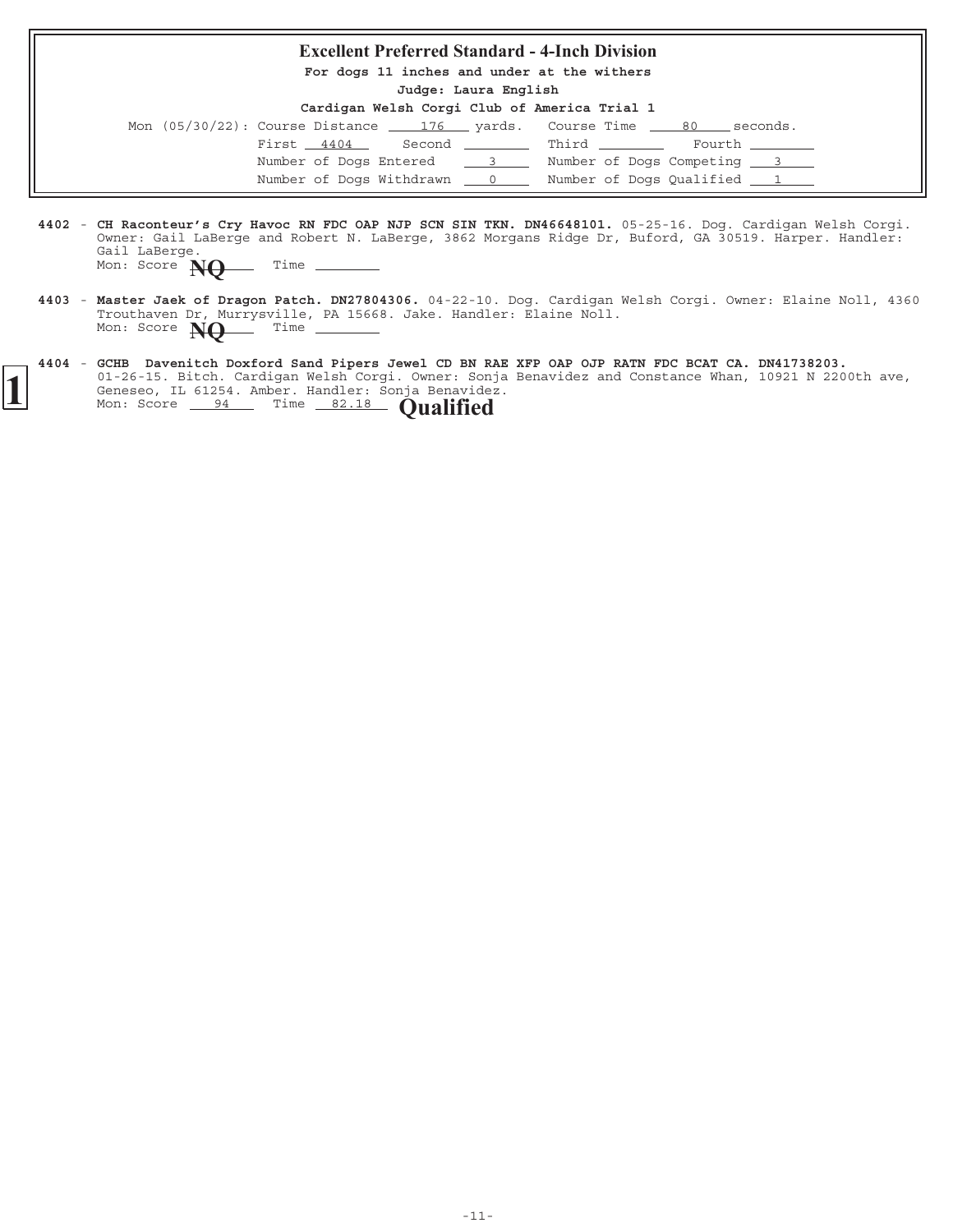#### **Excellent Preferred Standard - 8-Inch Division**

**For dogs 14 inches and under at the withers**

**Judge: Laura English**

| Mon (05/30/22): Course Distance 176 yards. Course Time 75 |              | seconds.                       |
|-----------------------------------------------------------|--------------|--------------------------------|
| First ________                                            | Second Third | Fourth ______                  |
| Number of Dogs Entered 3                                  |              | Number of Dogs Competing 2     |
| Number of Dogs Withdrawn 0                                |              | Number of Dogs Qualified ___ 0 |

- 8401 Blujet's Wicked Pixie HSAds OAP NJP. DN37687002. 08-29-13. Bitch. Cardigan Welsh Corgi. Owner: Jeff Money and Michele Neubauer, 1002 Thorn Bush Road, La Grange, KY 40031. Pixie. Handler: Jeff Money. **Blujet's Wicked Pixie HSAds OAP NJP. DN37687002.** Mon: Score **NQ** Time
- 8402 Raconteur I'll Have Another OAP AJP HSBd HIAsd HXAs BN RN SWN. DN32267501. 11-17-11. Dog. Cardigan Welsh Corgi. Owner: Merinda Tiffany, 3537 Germann Ct, Lexington, KY 40503. Stout. Handler: Merinda Tiffany. **Raconteur I'll Have Another OAP AJP HSBd HIAsd HXAs BN RN SWN. DN32267501.** Mon: Score **NQ** Time -
- 8403 Coedwig's He's My Obsession. DN32800005. 01-26-12. Dog. Cardigan Welsh Corgi. Owner: Ashley Brown, 114 Echo Lake Circle, Eureka, MO 63025. Calvin. Handler: Ashley Brown. **Coedwig's He's My Obsession. DN32800005.** Mon: Score **ABS** Time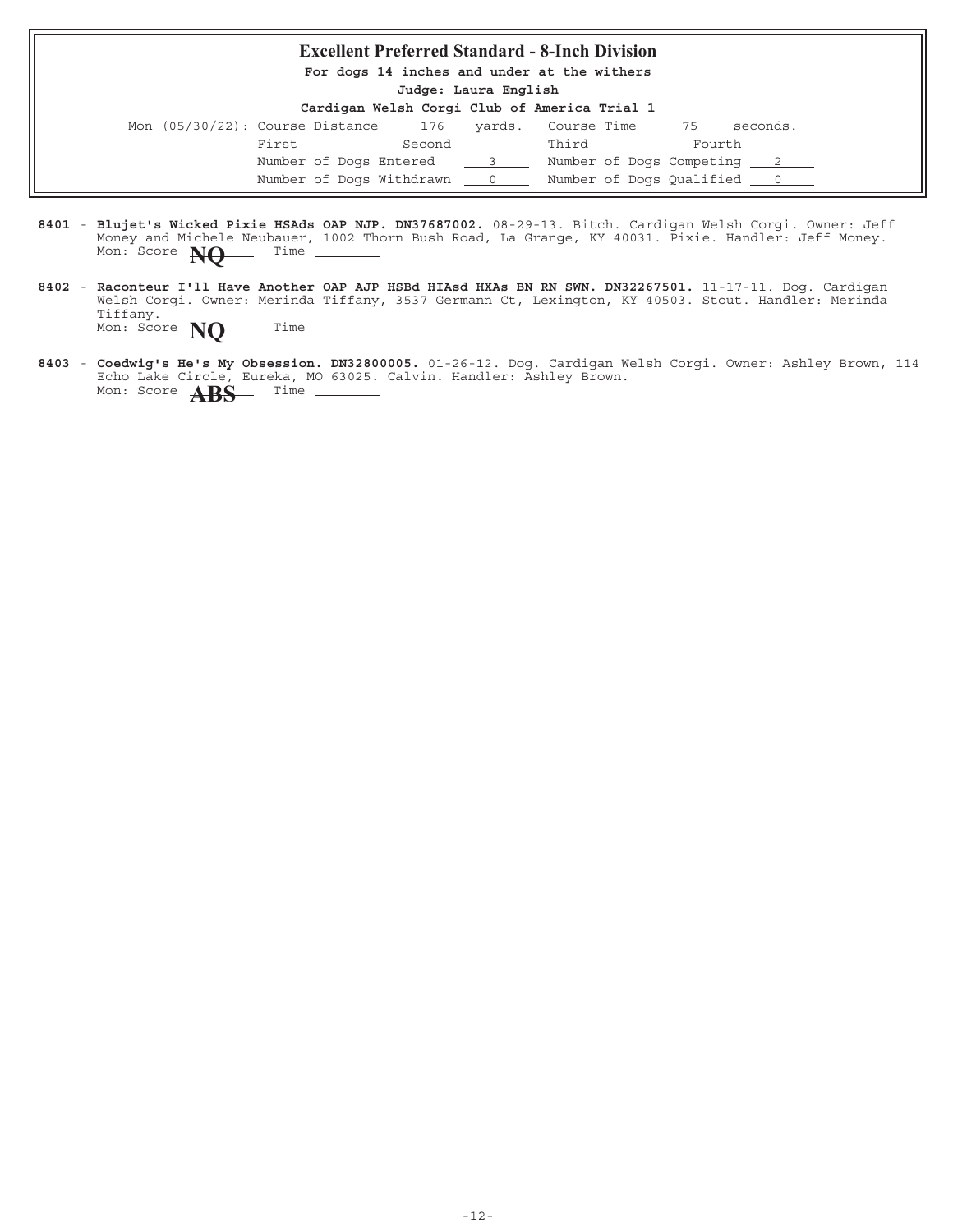#### **Master Preferred Standard - 4-Inch Division**

**For dogs 11 inches and under at the withers**

**Judge: Laura English**

| Mon (05/30/22): Course Distance 176 yards. Course Time 80 seconds. |  |  |                             |  |
|--------------------------------------------------------------------|--|--|-----------------------------|--|
| First 4211 Second 4201 Third 4204                                  |  |  | Fourth                      |  |
| Number of Dogs Entered 12                                          |  |  | Number of Dogs Competing 12 |  |
| Number of Dogs Withdrawn 0                                         |  |  | Number of Dogs Qualified 3  |  |

- 4201 MACH Aramoras Livin On The Edge RE MXB MJB. DN36852505. 06-01-13. Bitch. Cardigan Welsh Corgi. Owner: Janice Tesch and Kerry Tesch, 890 S Allen Rd, Green Bay, WI 54311. Liv. Handler: Kerry Tesch. Mon: Score 100 Time 54.96 **Qualified** 
	- 4202 Xtacee Octane Atlantic City OAP AJP NFP ACT1 CGC TKN. DN59839102. 09-23-19. Bitch. Cardigan Welsh Corgi. Owner: Heather Masch, 442 Jefferson St, Carlstadt, NJ 07072. River. Handler: Heather Masch.<br>Mon: Score **New** Time Time Time Mon: Score **NO**
	- 4203 CH Oak Leaf To Kill A Mockingbird. DN30782701. 05-16-11. Bitch. Cardigan Welsh Corgi. Owner: Dennis Ackerson and Barb Ackerson, P.O. Box 716, Folsom, LA 70437. Harper. Handler: Dennis Ackerson. Mon: Score **NQ** Time \_
- **4204** 05-24-13. Dog. **PACH Tartanwyn's Sweetness at Swift Wynd RN AX AXJ MXP10 MJP5 MJPS OFP. DN37042304.** Cardigan Welsh Corgi. Owner: Allen Oshinski and Susan Kenzie, 2740 Fisk ave, Rockford, IL 61020. Payton. Handler: Allen Oshinski. Cardigan Welsh Corgi. Owner: Allen Oshinski and Su<br>
Payton. Handler: Allen Oshinski.<br>
Mon: Score 100 Time 63.40 **Qualified** 
	- 4205 Aramora's Sweet and Spicy RM2 RAE MX MXB MXJ MJB NF TKI. DN41787201. 01-16-15. Bitch. Cardigan Welsh Corgi. Owner: Janice Tesch and Kerry Tesch, 890 S Allen Rd, Green Bay, WI 54311. Chai. Handler: Janice Tesch. Mon: Score **NO** Time
	- 4206 CH PACH2 Heritage Hill The Cheshire Cat. DN33498005. 03-31-12. Bitch. Cardigan Welsh Corgi. Owner: Barbara Nibling, 919 Meadowbrook Dr, Grapevine, TX 76051. Stripes. Handler: Barbara Nibling. Mon: Score **NO** Time -
	- 4207 Octane's Witch Hunt RN AXP AJP XFP BCAT TKA ATT. DN44495401. 10-31-15. Dog. Cardigan Welsh Corgi. Owner: Heather Masch, 442 Jefferson St, Carlstadt, NJ 07072. Geddy Lee. Handler: Heather Masch. Mon: Score **NO** Time \_
	- 4208 MACH10 Rippling Waters Clover BN RE FDC MXC4 MJG4 MFC TQX T2B CGCA TKN. DN24755106. 04-19-09. Bitch. Cardigan Welsh Corgi. Owner: Jo Powers, 7455 Dyer Rd, Denton, MD 21628. Kid. Handler: Jo Powers. Mon: Score **NO** Time -
	- **4209** 06-15-14. Dog. **Bridgelady's Back To The Future CD FDC MX AXJ NF BCAT ACT1 THDN CGCA TKN. DN40393502.** Cardigan Welsh Corgi. Owner: Brenda Juhlin, 4310 dunbar Place, Rockford, IL 61114. Winston. Handler: Brenda Juhlin. Mon: Score **NO** Time -
	- 4210 MACH3 PACH6 Aramora's Caught You Looking MXC MJC PAX6 CD RE. DN28281201. 07-02-10. Bitch. Cardigan Welsh Corgi. Owner: Janice Tesch and Kerry Tesch, 890 S Allen Rd, Green Bay, WI 54311. Catch. Handler: Janice Tesch. Mon: Score **NO** Time -
	- **4211 CH PACH Cool Sensation z Dornu Polanlei BN RN MXPC MJPC MJP10 MFP PAX2 DCAT CGC. DN31162903.** 12-05-10. Bitch. Cardigan Welsh Corgi. Owner: Heather Masch, 442 Jefferson St, Carlstadt, NJ 07072. CC. Handler: Heather Masch. **1** Mon: Score 100 Time 45.33 **Qualified**
	- 4401 DoxFord's A Guardian of The Galaxy of Dovehill CDX OAP OJP. DN54601507. 07-01-18. Bitch. Cardigan Welsh Corgi. Owner: Sally Boeke and Grace Boeke, 37 Sherwick Rd, Oswego, IL 60543. Gamora. Handler: Sally Boeke. Mon: Score **NO** Time \_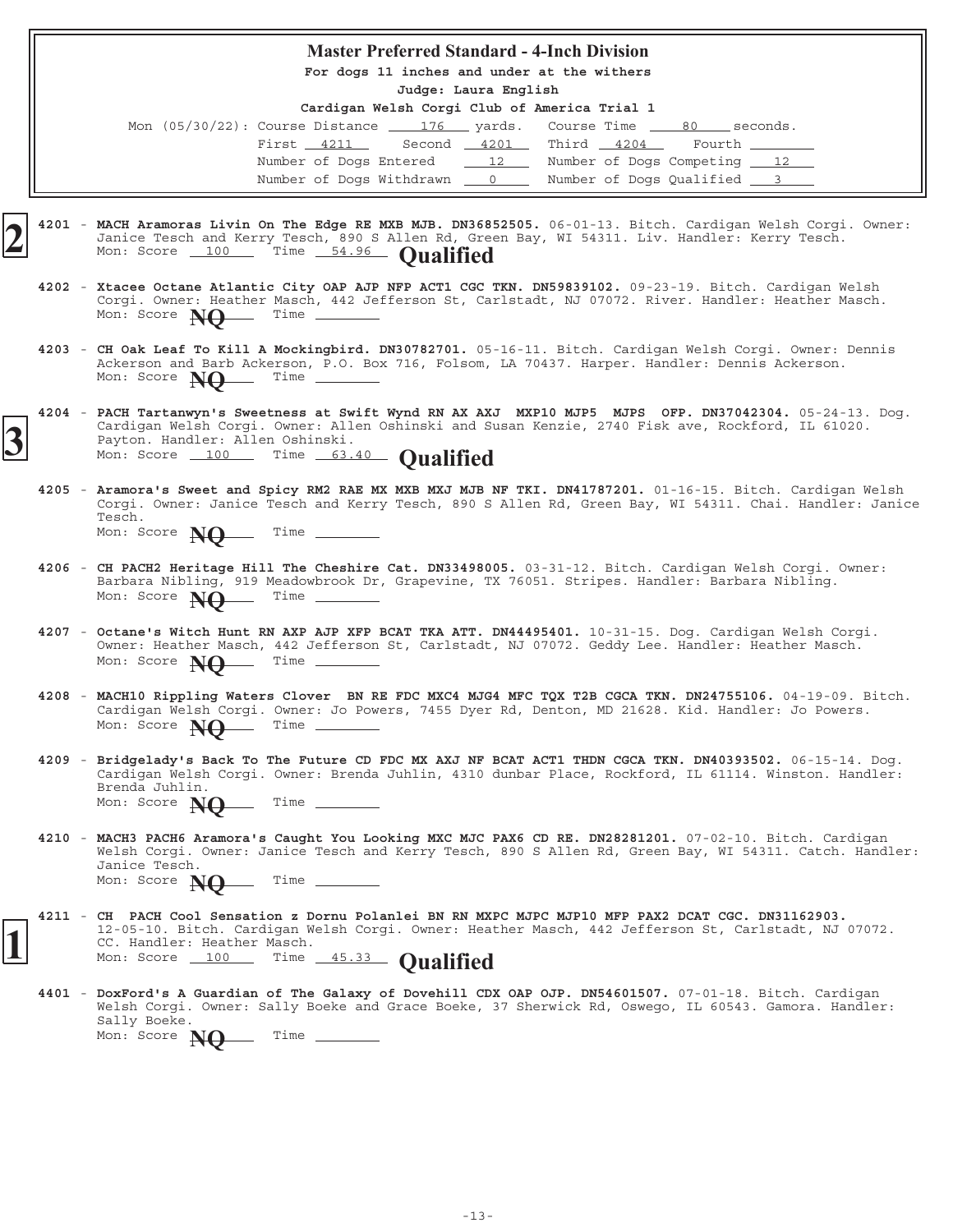#### **Master Preferred Standard - 8-Inch Division**

**For dogs 14 inches and under at the withers**

**Judge: Laura English**

| Mon $(05/30/22)$ : Course Distance $\underline{\qquad 176}$ yards. Course Time $\underline{\qquad 75}$ seconds. |                                         |  |                            |  |
|-----------------------------------------------------------------------------------------------------------------|-----------------------------------------|--|----------------------------|--|
|                                                                                                                 | First 8209 Second 8208 Third The Fourth |  |                            |  |
|                                                                                                                 | Number of Dogs Entered 9                |  | Number of Dogs Competing 9 |  |
|                                                                                                                 | Number of Dogs Withdrawn 0              |  | Number of Dogs Qualified 2 |  |

- 8201 Blujet's Here We Go Again HSAsd AXP AJP NFP CA CGC VCX. DN37687001. 08-29-13. Dog. Cardigan Welsh Corgi. Owner: Michele Neubauer and Jeff Money, 1002 Thorn Bush Road, La Grange, KY 40031. BenJamin. Handler: Michele Neubauer.<br>Mon: Score **Net** Time Mon: Score **NQ**
- 8202 Cornerstone's Tree of Life and Dreams. DN42201302. 02-06-15. Dog. Cardigan Welsh Corgi. Owner: Lauri Foley, 9 Wintergreen Ave, Newburgh, NY 12550. Bonsai. Handler: Lauri Foley. Mon: Score **NO** Time -
- 8203 Aramoras Rev It Up. DN52849101. 02-27-18. Bitch. Cardigan Welsh Corgi. Owner: Janice Tesch and Kerry Tesch, 890 S Allen Rd, Green Bay, WI 54311. Rev. Handler: Kerry Tesch. **Aramoras Rev It Up. DN52849101.** Mon: Score **NO** Time -
- 8204 CH OTCH Winbucks Mighty Blue Storm. DN42207603. 02-08-15. Dog. Cardigan Welsh Corgi. Owner: Nancy Youngen, 510 Maple Ave, Maple Park, IL 60151. Storm. Handler: Nancy Youngen. Mon: Score **NO** Time -
- 8205 Winbucks A Kiss Is Just A Smooch CD BN AXP AJP DCAT RA RATO CGCU ATT. DN55606105. 09-11-18. Bitch. Cardigan Welsh Corgi. Owner: Patricia Burgess, 11717 Pine Way Unit B, Huntley, IL 60142. Smooch. Handler: Patricia Burgess. Mon: Score **NQ** Time
- 8206 Raconteur Magic is A foot PT AX AXJ TKN. DN59609202. 09-02-19. Dog. Cardigan Welsh Corgi. Owner: Vivian Moran and Carolyn Embrey, 400 Hickory Ridge Rd, Waddy, KY 40076. Edgar. Handler: Vivian Moran. Mon: Score **NQ** Time
- **8207** 04-09-19. Dog. Cardigan **CH RACH Xtacee BB 409 CDX RM# RAE# HT AXP OJP DCAT THDN CGCA TKN. DN57863702.** Welsh Corgi. Owner: Norbert W. . Kowal and Kathryn Schwabe, 127 Pine Hill Rd, Chester, NY 10918. Junior. Handler: Norbert W. . Kowal.<br>Mon: Score **NO** Time Mon: Score **NO**
- 8208 Bridgelady's It's A Wonderful LIfe. DN44798301. 12-25-15. Dog. Cardigan Welsh Corgi. Owner: Melonie Boyll, PO Box 134, New Richmond, IN 47967. Bailey. Handler: Melonie Boyll. **Boy11, 10 Bonderful LIFE.** Time 69.62 **Qualified**
- 8209 PACH Corwynt Tayken Blujet Arrevaderci HSAds MXP5 MXPS MJP4 MJPB PAX XFP VCX. DN29977605. 01-06-11. Bitch. Cardigan Welsh Corgi. Owner: Michele Neubauer and Jeff Money, 1002 Thorn Bush Road, La Grange, KY 40031. Reva. Handler: Michele Neubauer. **11 40001.** Revu. **1100** Time 61.63 **Qualified**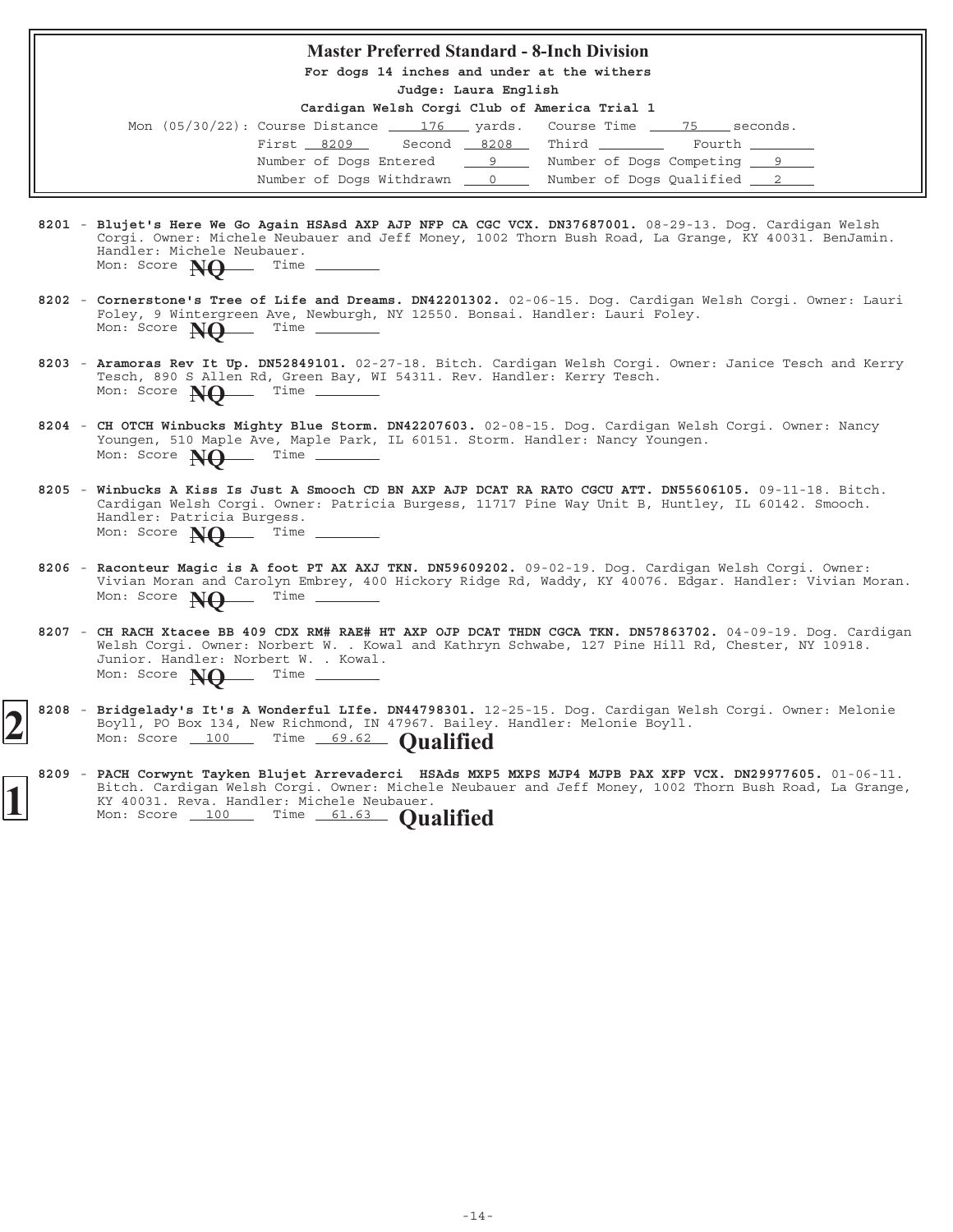### **Novice A JWW - 8-Inch Division**

**For dogs 11 inches and under at the withers**

**Judge: Laura English**

| Cardigan Welsh Corgi Club of America Trial 1 |  |  |  |  |  |  |  |
|----------------------------------------------|--|--|--|--|--|--|--|
|----------------------------------------------|--|--|--|--|--|--|--|

|            |                                  | Mon $(05/30/22)$ : Course Distance $104$ yards. Course Time $45$ seconds. |
|------------|----------------------------------|---------------------------------------------------------------------------|
| First 8901 | Second __________ Third ________ | Fourth ________                                                           |
|            | Number of Dogs Entered 11        | Number of Dogs Competing 1                                                |
|            | Number of Dogs Withdrawn 0       | Number of Dogs Qualified 1                                                |

8901 - Cadnoclun's Madam Secretary. DN57672601. 01-08-19. Bitch. Cardigan Welsh Corgi. Owner: Patrick Mead and Elizabeth McConnaughey, 1709 Franklin Ave, Columbus, OH 43205. Tilly. Handler: Patrick Mead. **Cadnoclun's Madam Secretary. DN57672601.** 01-08-19 and Elizabeth McConnaughey, 1709 Franklin Ave, Co. Mon: Score 99 Time 46.69 **Qualified**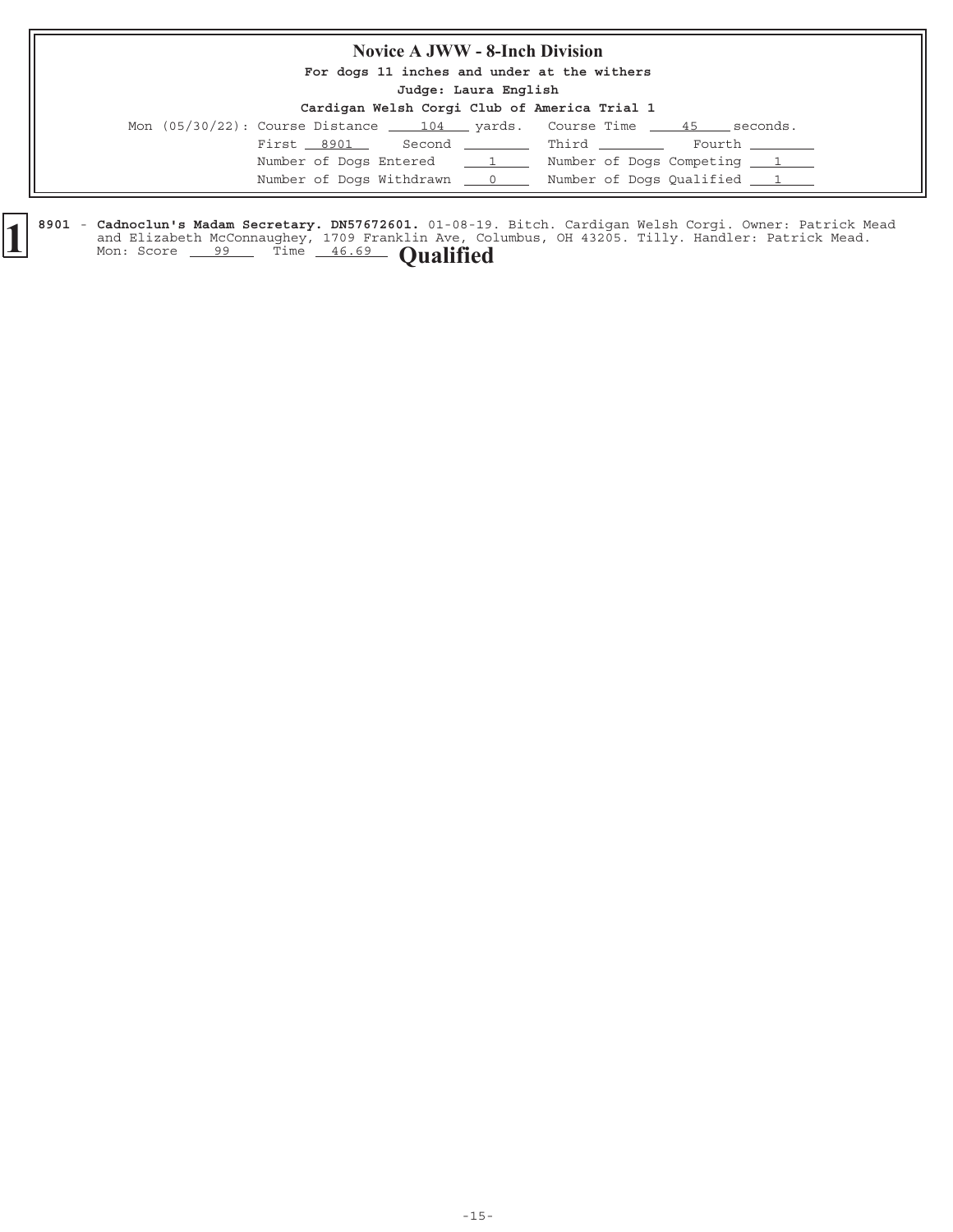### **Novice B JWW - 8-Inch Division**

**For dogs 11 inches and under at the withers**

**Judge: Laura English**

| Mon $(05/30/22)$ : Course Distance $\underline{\qquad 104}$ yards. Course Time $\underline{\qquad 45}$ seconds. |  |                                  |  |                 |
|-----------------------------------------------------------------------------------------------------------------|--|----------------------------------|--|-----------------|
| First _________                                                                                                 |  | Second __________ Third ________ |  | Fourth ________ |
| Number of Dogs Entered 3                                                                                        |  | Number of Dogs Competing 2       |  |                 |
| Number of Dogs Withdrawn ___ 0                                                                                  |  | Number of Dogs Qualified 0       |  |                 |

- 8702 Arescc Sports Two Putt Max At Fairway. DN58009601. 05-03-19. Dog. Cardigan Welsh Corgi. Owner: Ann Albrecht, 2719 Steger Creek Path, Powhatan, VA 23139. Putter. Handler: Ann Albrecht. Mon: Score **NQ** Time
- 8704 Corwynt Tayken Did it in a Minute. DN65457004. 01-25-21. Bitch. Cardigan Welsh Corgi. Owner: Marissa Recker, 2622 Union St, Madison, WI 53704. Minnie. Handler: Marissa Recker. **Corwynt Tayken Did it in a Minute. DN65457004.** Mon: Score **NQ** Time
- 8705 Cavalier Statue of a Fool. DN46661003. 05-30-16. Dog. Cardigan Welsh Corgi. Owner: Annabel Irene Maley, 739 Ebenezer Rd, Gladys, VA 24554. Roscoe. Handler: Annabel Irene Maley. **Cavalier Statue of a Fool. DN46661003.** Mon: Score **ABS** Time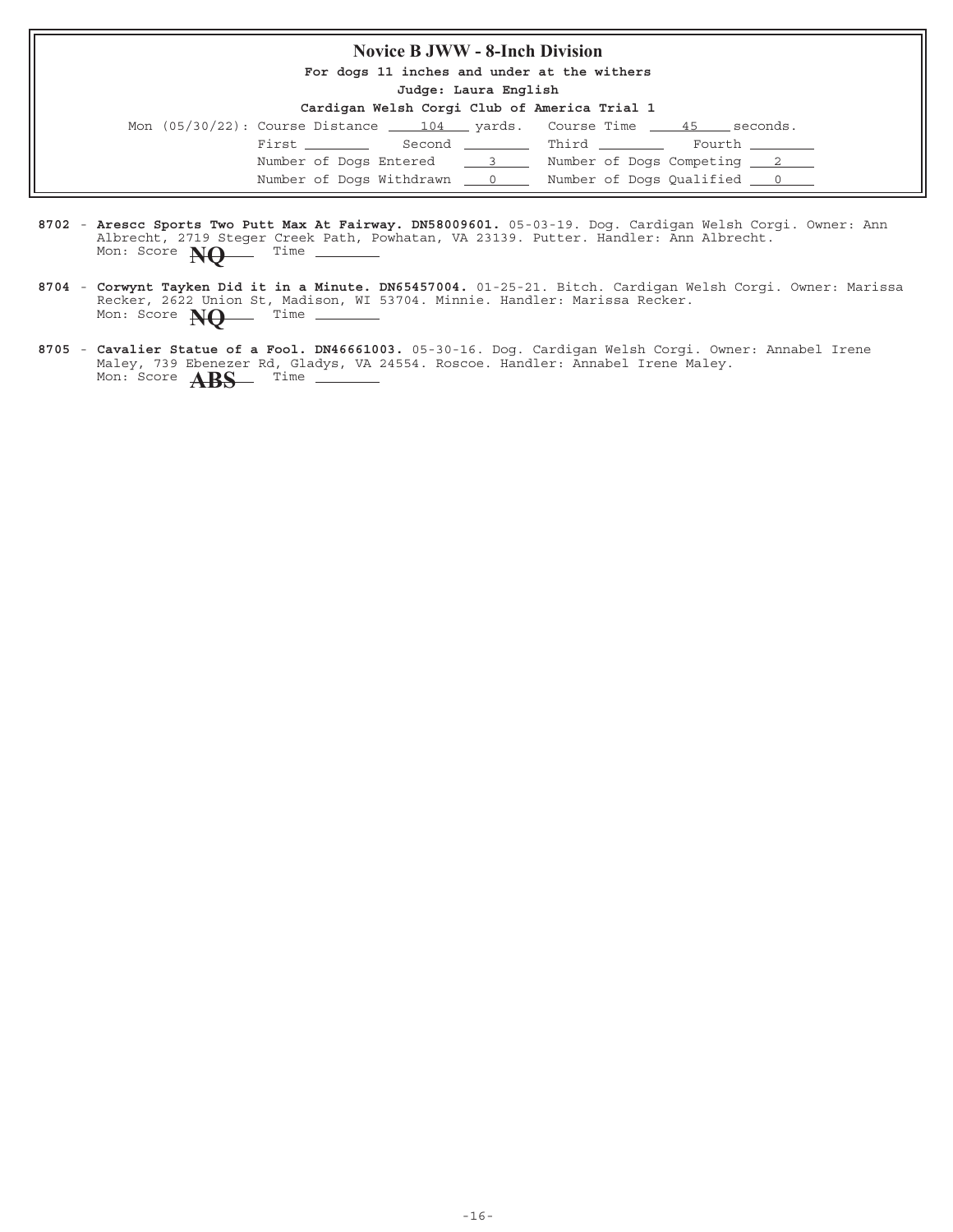#### **Open JWW - 8-Inch Division**

**For dogs 11 inches and under at the withers**

**Judge: Laura English**

| Cardigan Welsh Corgi Club of America Trial 1 |  |  |  |  |  |  |  |
|----------------------------------------------|--|--|--|--|--|--|--|
|----------------------------------------------|--|--|--|--|--|--|--|

| Mon $(05/30/22)$ : Course Distance $\underline{\hspace{1cm}}$ 156 $\underline{\hspace{1cm}}$ yards. Course Time $\underline{\hspace{1cm}}$ 56 $\underline{\hspace{1cm}}$ |          |              | seconds.                   |  |
|--------------------------------------------------------------------------------------------------------------------------------------------------------------------------|----------|--------------|----------------------------|--|
| First 8706                                                                                                                                                               |          | Second Third | Fourth _______             |  |
| Number of Dogs Entered                                                                                                                                                   | $\sim$ 3 |              | Number of Dogs Competing 3 |  |
| Number of Dogs Withdrawn 0                                                                                                                                               |          |              | Number of Dogs Qualified 1 |  |

- 8701 Heulwen Pay It Forward RN, NAJ, NF, NFP, CGC, RATN, TKN. DN57220805. 02-25-19. Dog. Cardigan Welsh Corgi. Owner: Lynn Stonesifer, 238 Ferring Court, Abingdon, MD 21009. Beau. Handler: Lynn Stonesifer. **Heulwen Pay It Forward RN, NAJ, NF, NFP, CGC, RATN, TKN. DN57220805.** Mon: Score **NQ** Time
- 8703 Corwynt Tayken Family Business. DN65457001. 01-25-21. Bitch. Cardigan Welsh Corgi. Owner: Jo Powers, 7455 Dyer Rd, Denton, MD 21628. Hex. Handler: Jo Powers. **Corwynt Tayken Family Business. DN65457001.** Mon: Score **NQ** Time \_
- 8706 Woodrose Run To Me CGCA TKN RI TDI. DN47643401. 11-05-16. Bitch. Cardigan Welsh Corgi. Owner: Christine Wiecek, 7926 Hermitage Rd, Concord, OH 44077. Gibbs. Handler: Christine Wiecek. **1** 8706 - Woodrose Run To Me CGCA TKN RI TDI. DN47643401. 11<br>Christine Wiecek, 7926 Hermitage Rd, Concord, OH<br>Mon: Score 100 Time 49.28 **Qualified**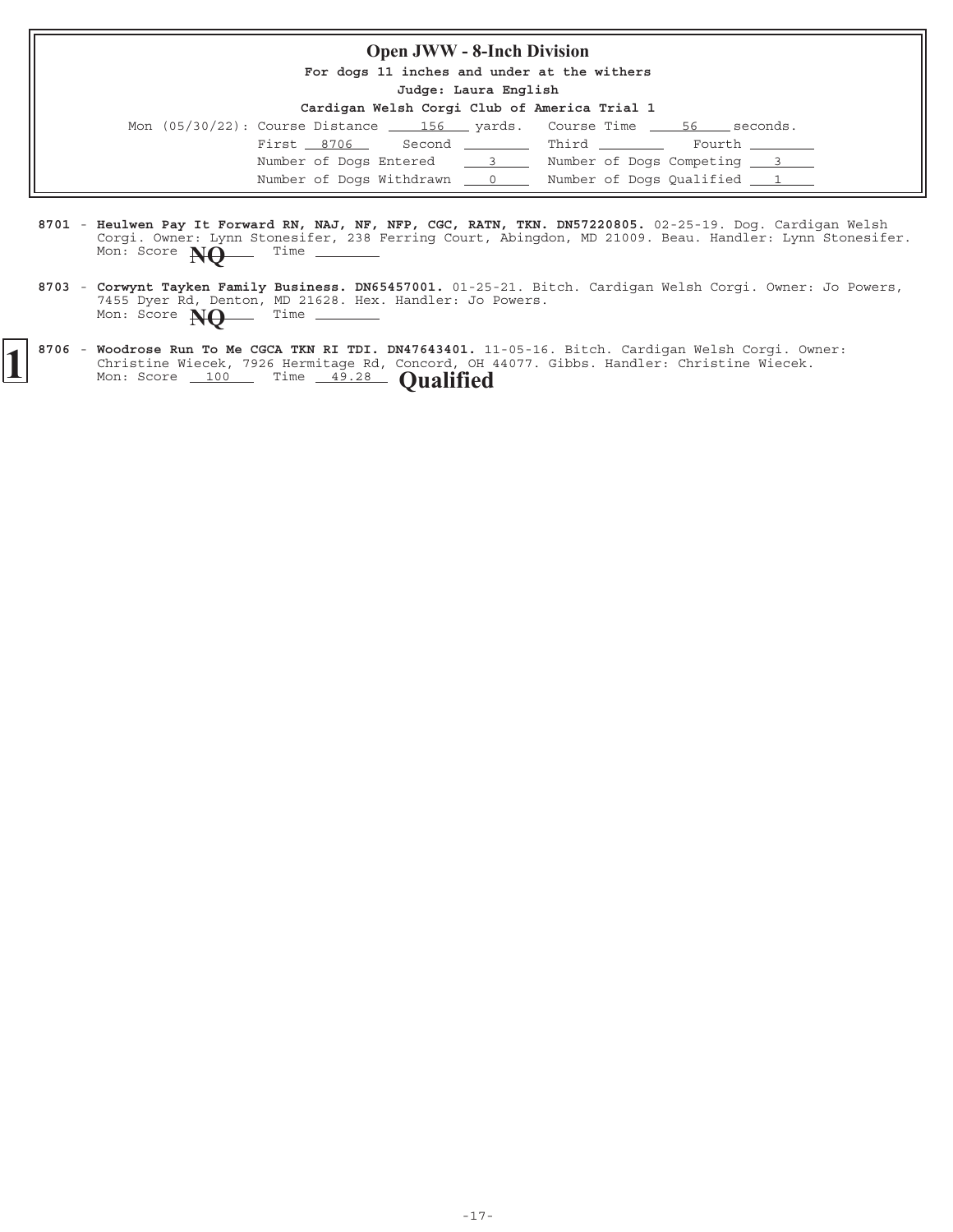## **Master JWW - 8-Inch Division For dogs 11 inches and under at the withers Judge: Laura English Cardigan Welsh Corgi Club of America Trial 1** Mon  $(05/30/22)$ : Course Distance  $\underline{\hspace{1cm}}$  156 yards. Course Time  $\underline{\hspace{1cm}}$  51 seconds. First  $8106$  Second  $8107$  Third  $8103$  Fourth  $8104$ Number of Dogs Entered 10 Number of Dogs Competing 9 Number of Dogs Withdrawn  $\qquad 0 \qquad$  Number of Dogs Qualified

- **8101 MACH Fernbriar What's The Name of That Song CD RN MXS MJS MFB T2B2 BCAT CGC TKN. DN42095801.** 02-02-15. Bitch. Cardigan Welsh Corgi. Owner: Kathy Roberts, 85 Logic Ct., Beavercreek, OH 45440. CrackerJack. Handler: Kathy Roberts.<br>Mon: Score **Netcherry Time** Mon: Score **NO**
- 8102 Cprwynt Tayken Ziggy Stardust. DN50559108. 08-10-17. Bitch. Cardigan Welsh Corgi. Owner: Marissa Recker and Alex Recker, 2622 Union St, Madison, WI 53704. Ziggy. Handler: Marissa Recker. Mon: Score **NO** Time -
- 8103 Dragon Patch Rocky Ridge We Will Rock You CGC TKI MXJ MX. DN47503503. 09-25-16. Bitch. Cardigan Welsh Corgi. Owner: Margaret A Sims, 259 Aaron Rd, Venue, PA 16364. Queenie. Handler: Margaret A Sims. 8103 - Dragon Patch Rocky Ridge We Will Rock You CGC TKI MXJ MX. DN47503503.<br>
Sorgi. Owner: Margaret A Sims, 259 Aaron Rd, Venue, PA 16364. Queenie.<br>
Mon: Score 100 Time 41.66 **Qualified**
- 8104 RACH Blue Fox Quiet Thunder of Dovehill UDX2 OM1 RM2 RAE3 MX MXJ DCAT. DN46773302. 07-12-16. Dog. Cardigan Welsh Corgi. Owner: Sally Boeke and Robert J Boeke, 37 Sherwick Rd, Oswego, IL 60543. Dallas. Handler: Sally Boeke. **4** Mon: Score 100 Time 43.91 **Qualified**
	- 8105 Fernbriar Bye Bye Birdie At Fairway. DN42095802. 02-02-15. Bitch. Cardigan Welsh Corgi. Owner: Ann Albrecht and Mackenzie Mann, 2719 Steger Creek Path, Powhatan, VA 23139. Birdie. Handler: Ann Albrecht. Mon: Score **ABS** Time -
- 8106 Riverbend Isle Have Another. DN58883402. 06-22-19. Bitch. Cardigan Welsh Corgi. Owner: Carrie Ruhde, 1106 Fulton St, Waterloo, IA 50707. Josie. Handler: Carrie Ruhde. **Riverbend Isle Have Another. DN58883402. 1** Mon: Score 100 Time 33.26 **Qualified**
- 8107 Ebonwald's Quest For Adventure. DN57187304. 12-11-18. Dog. Cardigan Welsh Corgi. Owner: Leslie Restifo, 13757 Prospect Rd., Strongsville, OH 44149. Jonny Quest. Handler: Leslie Restifo. **2** 8107 - Ebonwald's Quest For Adventure. DN57187304. 12-11<br>Restifo, 13757 Prospect Rd., Strongsville, OH 441.<br>Mon: Score 100 Time 35.74 **Qualified** 
	- 8108 Aramoras No More Worries CD BN RE MX MXJ. DN41787202. 01-16-15. Bitch. Cardigan Welsh Corgi. Owner: Vanessa Tesch and Janice Tesch, 890 S Allen Rd, Green Bay, WI 54311. Kuna. Handler: Vanessa Tesch. Mon: Score **NO** Time -
	- 8109 Aramora American Hero Sally Ride NA RN RA NF. DN52849103. 02-27-18. Bitch. Cardigan Welsh Corgi. Owner: Cathy Converse, 1234 Monterey Trail, DePere, WI 54115. Ryder. Handler: Cathy Converse. **Aramora American Hero Sally Ride NA RN RA NF. DN52849103.** Mon: Score **NO** Time \_
	- 8301 Indium Fire on the Mountain. DN43867704. 09-06-15. Dog. Cardigan Welsh Corgi. Owner: Theresa Calter and Larry Calter, 1 Wild Rose Lane, Eliot, ME 03903. Dobby. Handler: Theresa Calter. **Indium Fire on the Mountain. DN43867704.** Mon: Score **NO** Time \_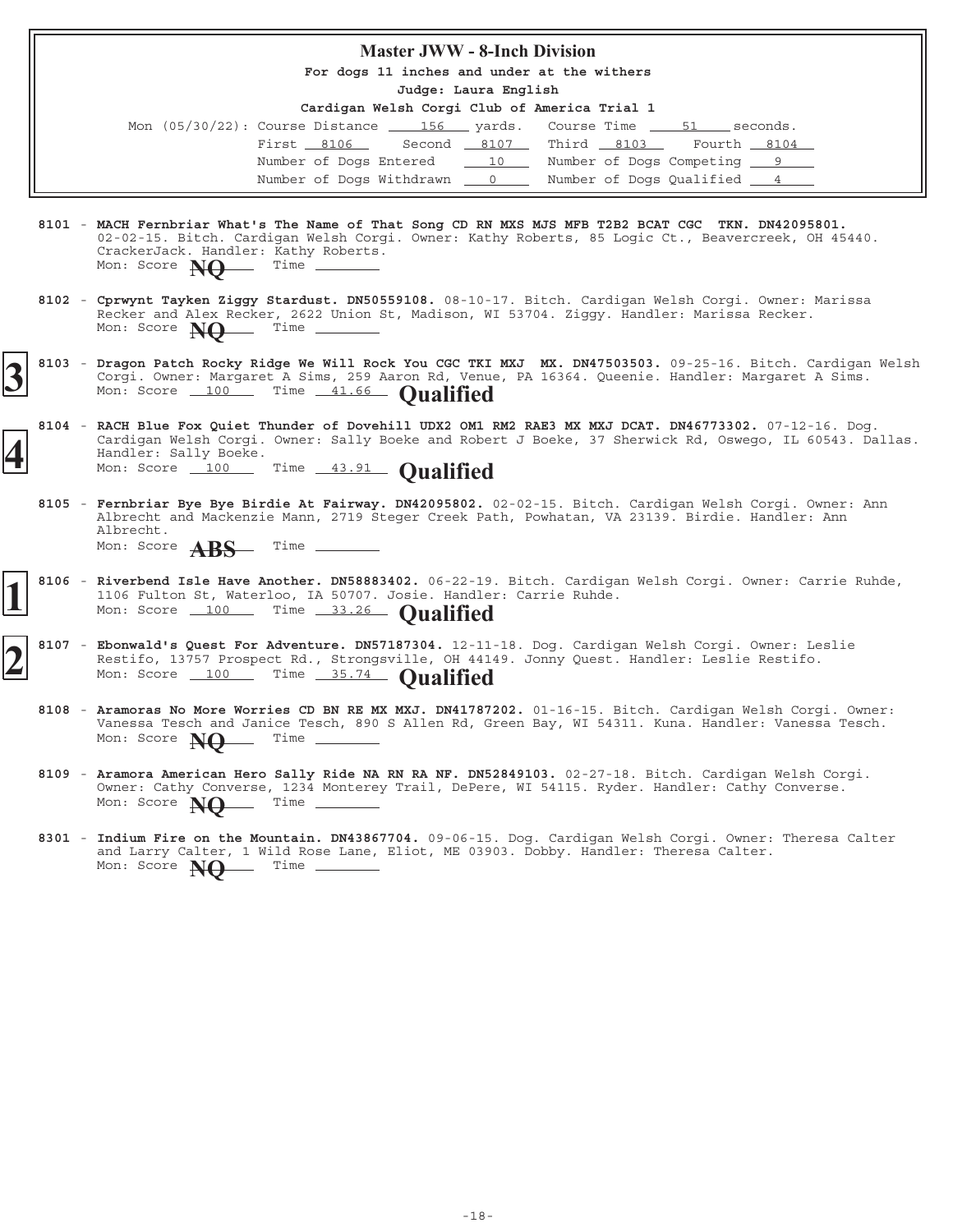### **Novice Preferred JWW - 4-Inch Division**

**For dogs 11 inches and under at the withers**

**Judge: Laura English**

| Cardigan Welsh Corgi Club of America Trial 1 |  |  |  |  |  |  |  |
|----------------------------------------------|--|--|--|--|--|--|--|
|----------------------------------------------|--|--|--|--|--|--|--|

| Mon $(05/30/22)$ : Course Distance $\qquad 104$ yards. Course Time 50 |                            |                                                     | seconds. |
|-----------------------------------------------------------------------|----------------------------|-----------------------------------------------------|----------|
| First ________                                                        |                            | Second Third Fourth                                 |          |
|                                                                       |                            | Number of Dogs Entered 1 Number of Dogs Competing 1 |          |
|                                                                       | Number of Dogs Withdrawn 0 |                                                     |          |

4801 - GCH CH Yasashiikuma Jaunty Jolene. DN42507003. 12-26-14. Bitch. Cardigan Welsh Corgi. Owner: Catherine Skimin, 19360 Yonge St Unit B, Holland Landing, ON L9N1L7. JoJo. Handler: Catherine Skimin. **GCH CH Yasashiikuma Jaunty Jolene. DN42507003.** Mon: Score **NQ** Time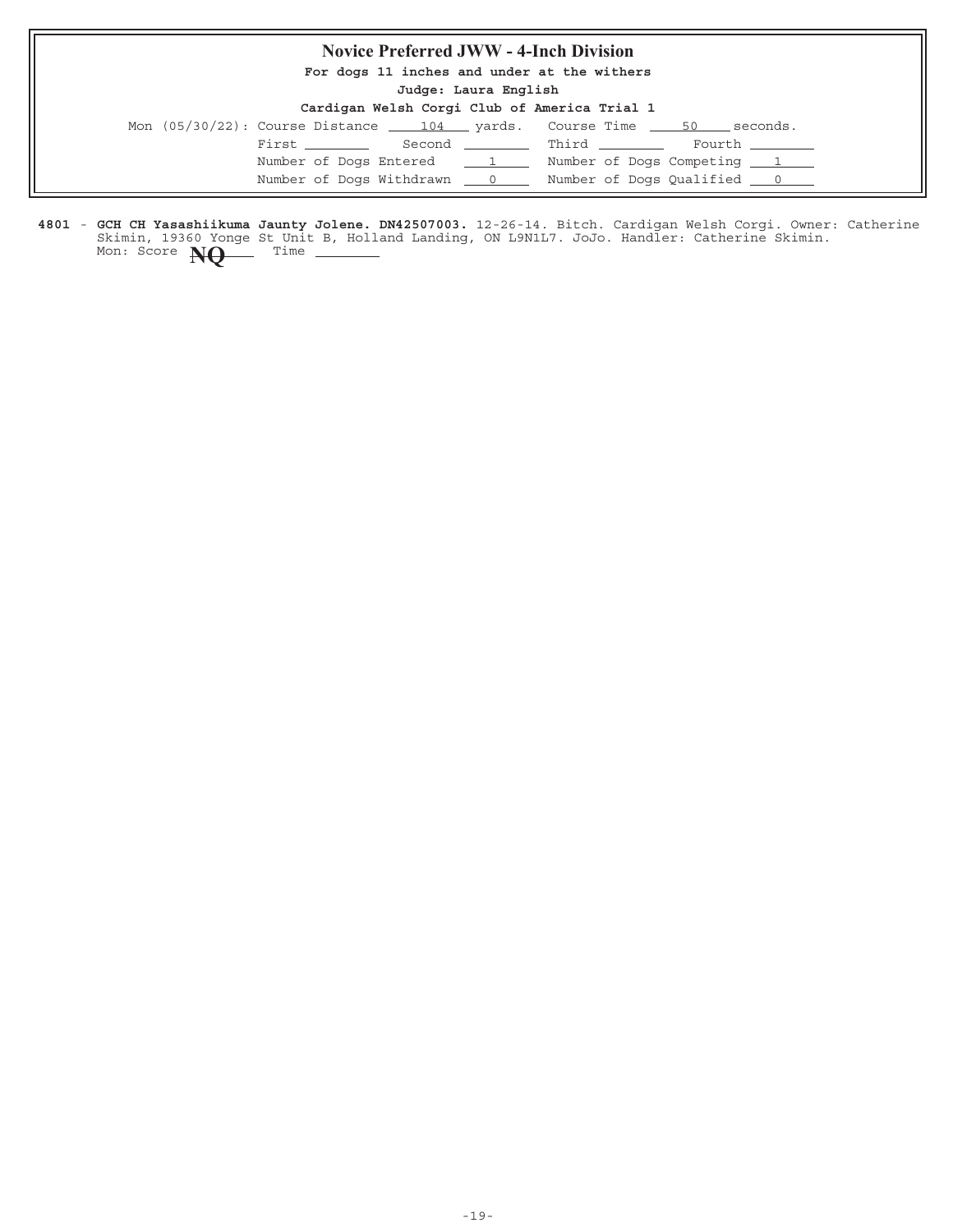| <b>Novice Preferred JWW - 8-Inch Division</b>                                                                                                                                                                                                                     |
|-------------------------------------------------------------------------------------------------------------------------------------------------------------------------------------------------------------------------------------------------------------------|
| For dogs 14 inches and under at the withers<br>Judge: Laura English                                                                                                                                                                                               |
| Cardigan Welsh Corgi Club of America Trial 1                                                                                                                                                                                                                      |
| Mon $(05/30/22)$ : Course Distance $\underline{\qquad 104}$ yards. Course Time $\underline{\qquad 47}$ seconds.                                                                                                                                                   |
| Second 8803 Third 8806 Fourth<br>First 8807                                                                                                                                                                                                                       |
| Number of Dogs Entered 77 Number of Dogs Competing 77                                                                                                                                                                                                             |
| Number of Dogs Withdrawn 0 0 Number of Dogs Qualified 3                                                                                                                                                                                                           |
|                                                                                                                                                                                                                                                                   |
| 8801 - GCH CH Bridgelady's You'll Never Walk Alone RE FCAT4 FDC CGCU TKN. DN44798304. 12-25-15. Dog. Cardigan<br>Welsh Corqi. Owner: Deborah Frank, 17599 Ebb Tide Drive, Lewes, DE 19958. Walker. Handler: Deborah<br>Frank.                                     |
| Mon: Score $N\Theta$ Time                                                                                                                                                                                                                                         |
| 8802 - Raconteur Magic Is Brewing. DN59609204. 09-02-19. Dog. Cardigan Welsh Corgi. Owner: Merinda Tiffany<br>and John Spicer, 3537 Germann Ct, Lexington, KY 40503. Bodhi. Handler: Merinda Tiffany.<br>Mon: Score $M\Omega$ Time _______                        |
| 8803 - CH White Hart Felix Felicis PT TKN. DN63767208. 08-15-20. Dog. Cardigan Welsh Corgi. Owner: Barbara N.<br>Miller, 193 Raymondskill, Milford, PA 18337. Felix. Handler: Barbara N. Miller.<br>Mon: Score 100 Time 30.62 Oualified                           |
| 8805 - Karina Mylyn Unleashed Murphy's Chaos. DN54262504. 06-05-18. Dog. Cardigan Welsh Corgi. Owner:<br>Elizabeth Taylor and Zachary Taylor, 15410 Marilyn Ave, Plymouth, MI 48170. Murphy. Handler: Elizabeth<br>Taylor.<br>Mon: Score $\mathbb{N} \Theta$ Time |
| 8806 - Llwyn's Simon Says Reach 4 the Stars. DN61390505. 03-13-20. Dog. Cardigan Welsh Corgi. Owner: Jean<br>Locke and Robert Locke, 816 S. Jefferson, Woodstock, IL 60098. Sherman. Handler: Jean Locke.<br>Mon: Score 100 Time 37.01 Qualified                  |
| 8807 - OTCH Elyan Andrews Honor Roll UDX4 BN RAE. DN36629805. 03-25-13. Dog. Cardigan Welsh Corgi. Owner:<br>Sheri O'Brien, 4811 S. Pennsylvania St, Englewood, CO 80113. Andy. Handler: Sheri O'Brien.<br>Mon: Score 100 Time 23.45 Qualified                    |

8808 - Mylyn Karina Doc Bar None. DN59073003. 07-08-19. Dog. Cardigan Welsh Corgi. Owner: Kimberly Oderkirk, 7439 Millwood, West Bloomfield, MI 48322. Doc. Handler: Kimberly Oderkirk. **Mylyn Karina Doc Bar None. DN59073003.** Mon: Score **NQ** Time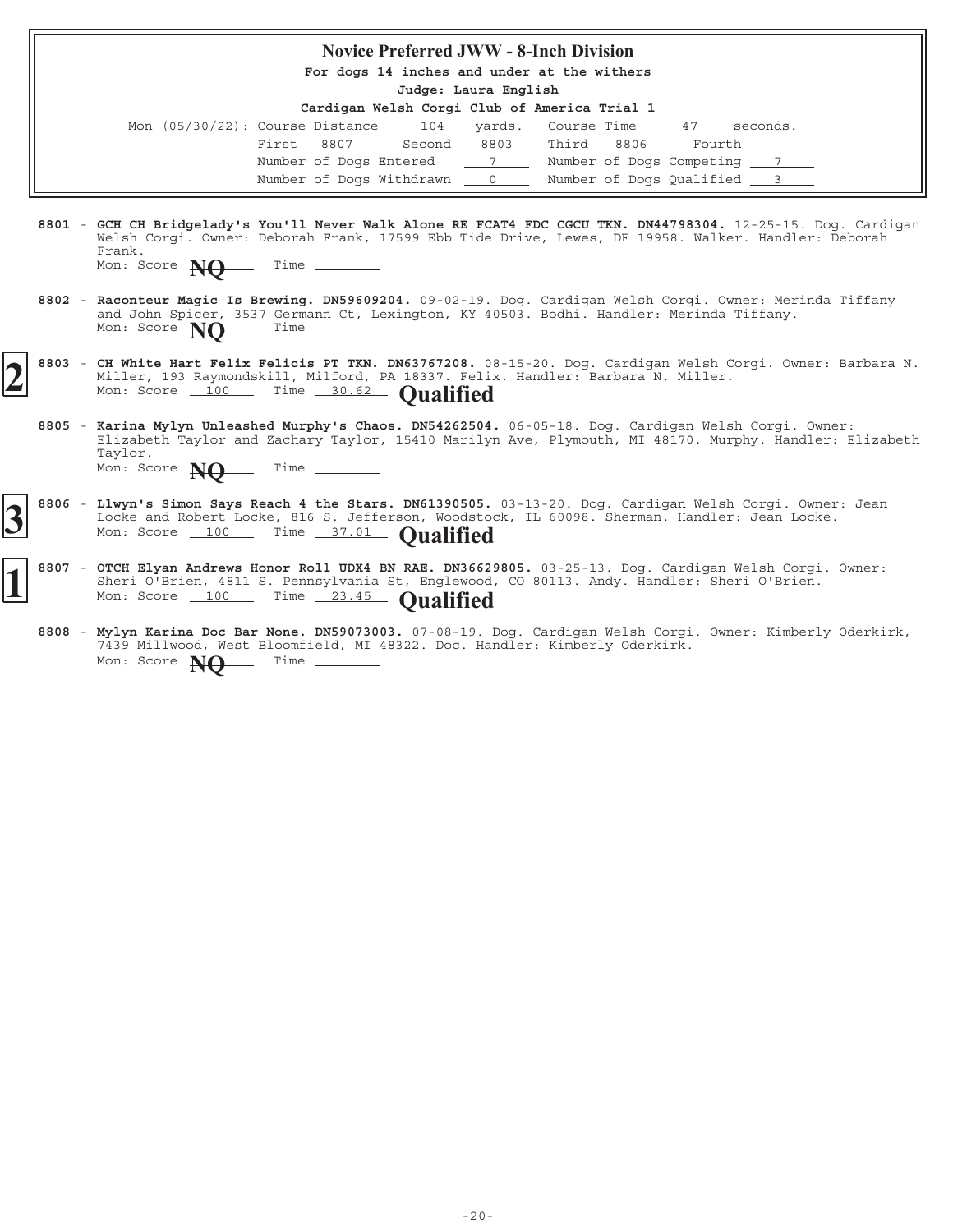| <b>Open Preferred JWW - 4-Inch Division</b>                                                |
|--------------------------------------------------------------------------------------------|
| For dogs 11 inches and under at the withers                                                |
| Judge: Laura English                                                                       |
| Cardigan Welsh Corgi Club of America Trial 1                                               |
| Mon $(05/30/22)$ : Course Distance $\underline{\qquad}$ 156 yards. Course Time 61 seconds. |
| First Second Third Fourth                                                                  |
| Number of Dogs Entered 1 Number of Dogs Competing 1                                        |
| Number of Dogs Withdrawn ___ 0 ____ Number of Dogs Qualified ___ 0 ___                     |

4402 - CH Raconteur's Cry Havoc RN FDC OAP NJP SCN SIN TKN. DN46648101. 05-25-16. Dog. Cardigan Welsh Corgi. Owner: Gail LaBerge and Robert N. LaBerge, 3862 Morgans Ridge Dr, Buford, GA 30519. Harper. Handler: Gail LaBerge. **CH Raconteur's Cry Havoc RN FDC OAP NJP SCN SIN TKN. DN46648101.**

Mon: Score **NQ** Time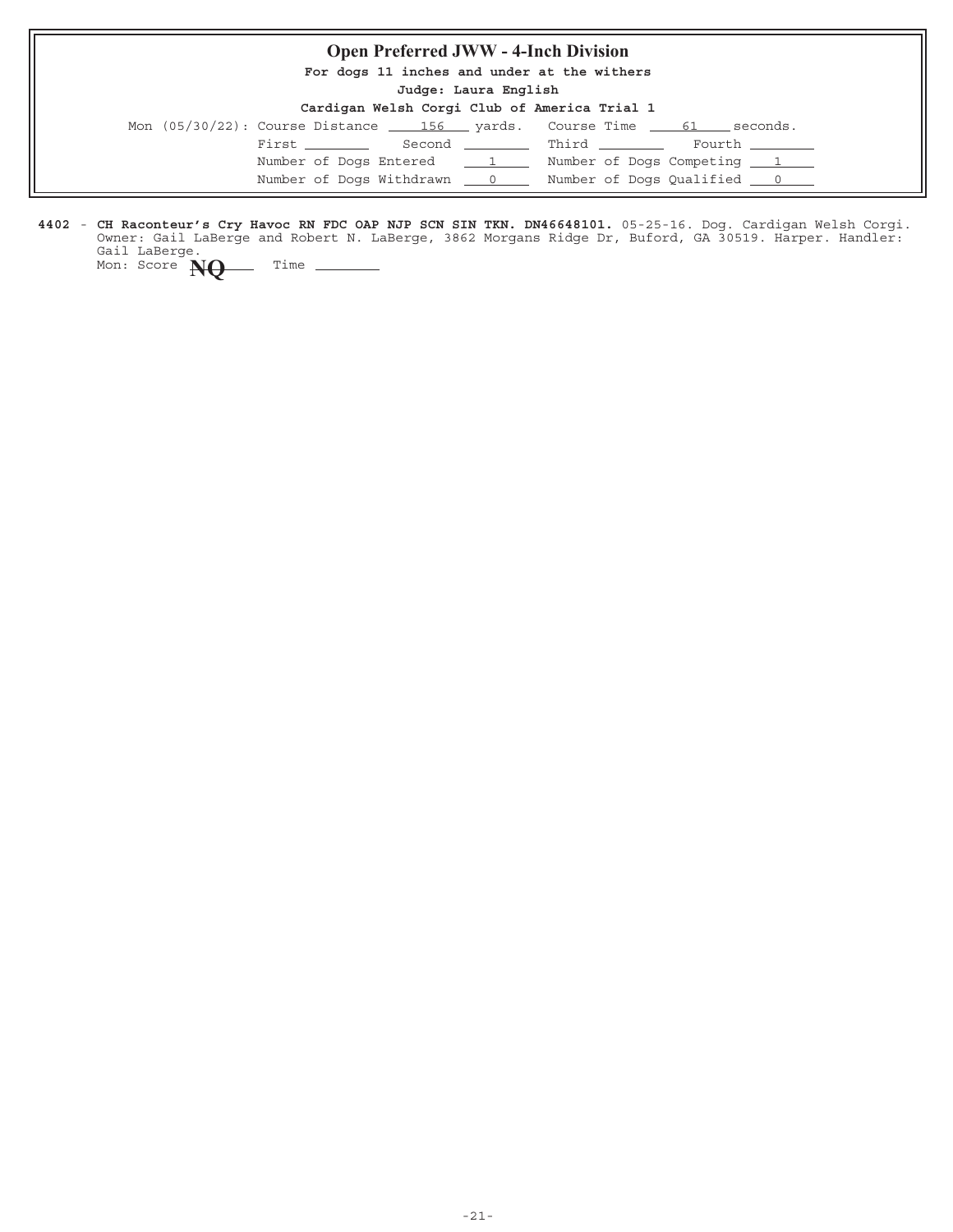#### **Open Preferred JWW - 8-Inch Division**

**For dogs 14 inches and under at the withers**

**Judge: Laura English**

| Mon (05/30/22): Course Distance 156 yards. Course Time 57 seconds. |                                  |                            |
|--------------------------------------------------------------------|----------------------------------|----------------------------|
| First 8401                                                         | Second __________ Third ________ | Fourth ________            |
| Number of Dogs Entered 1                                           |                                  | Number of Dogs Competing 3 |
| Number of Dogs Withdrawn 0                                         |                                  | Number of Dogs Qualified 1 |

- 4601 Aramoras High Flyng Daredevil. DN52849102. 02-27-18. Dog. Cardigan Welsh Corgi. Owner: Janice Tesch and Kerry Tesch, 890 S Allen Rd, Green Bay, WI 54311. Evel. Handler: Brendan Tesch (Jr. Handler #5264448001). Mon: Score **NO** Time -
- 8401 Blujet's Wicked Pixie HSAds OAP NJP. DN37687002. 08-29-13. Bitch. Cardigan Welsh Corgi. Owner: Jeff Money and Michele Neubauer, 1002 Thorn Bush Road, La Grange, KY 40031. Pixie. Handler: Jeff Money. **Blujet's Wicked Pixie HSAds OAP NJP. DN37687002.** (Money and Michele Neubauer, 1002 Thorn Bush Road, Mon: Score 100 Time 36.88 **Qualified** 
	- 8403 Coedwig's He's My Obsession. DN32800005. 01-26-12. Dog. Cardigan Welsh Corgi. Owner: Ashley Brown, 114 Echo Lake Circle, Eureka, MO 63025. Calvin. Handler: Ashley Brown. **Coedwig's He's My Obsession. DN32800005.** Mon: Score **ABS** Time
	- 8601 Wonderland Stardust Quasar. DN53518002. 04-30-18. Dog. Cardigan Welsh Corgi. Owner: Nicole Zarate and Cindy Forbes and Jesse Noble, 2322 Lindsay Rd, Raeford, NC 28376. Quasar. Handler: Nicole Zarate. **Wonderland Stardust Quasar. DN53518002.** Mon: Score **NO** Time \_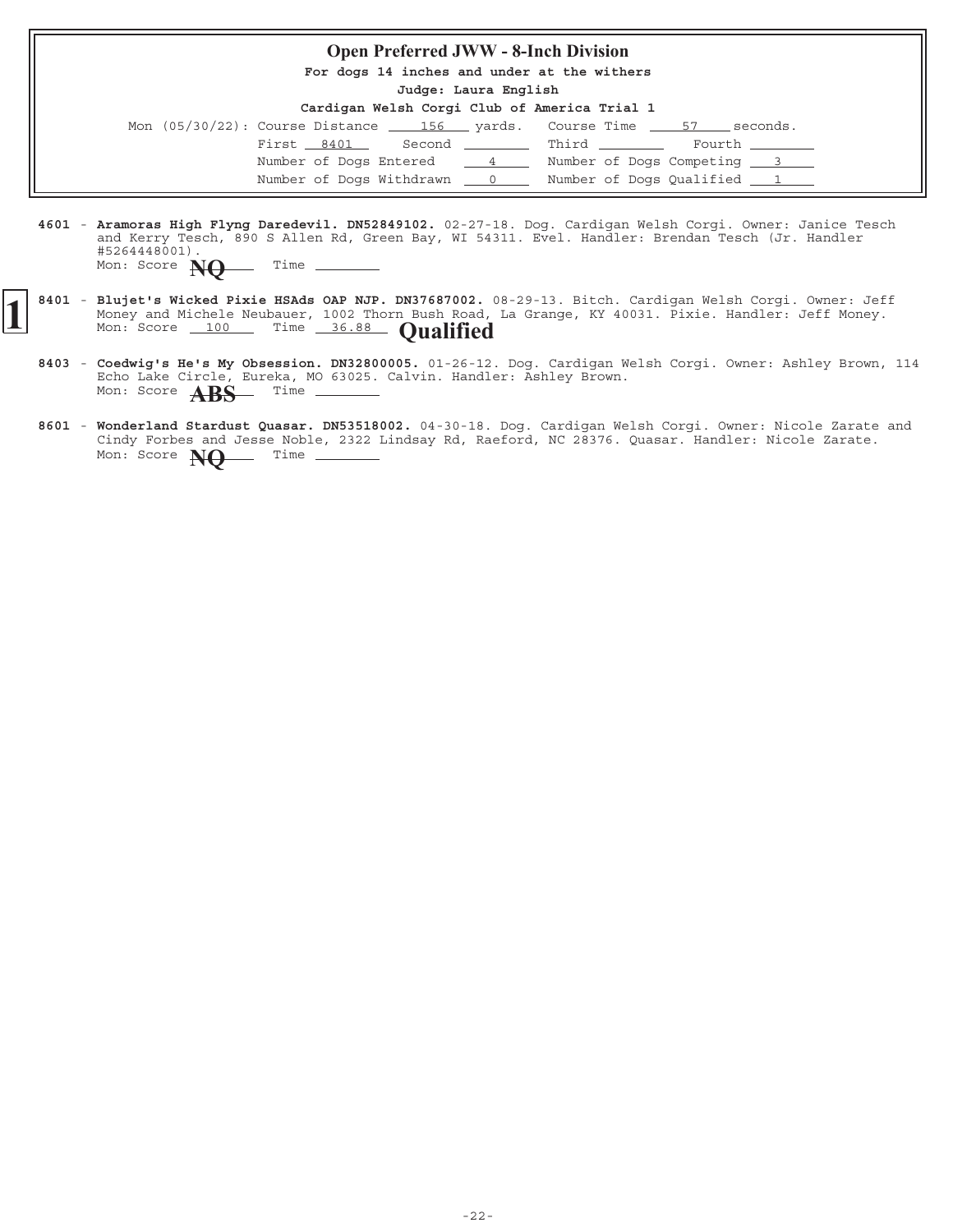## **Excellent Preferred JWW - 4-Inch Division For dogs 11 inches and under at the withers Judge: Laura English Cardigan Welsh Corgi Club of America Trial 1** Mon  $(05/30/22)$ : Course Distance  $\underline{\hspace{1cm}}$  156  $\underline{\hspace{1cm}}$  yards. Course Time  $\underline{\hspace{1cm}}$  56  $\underline{\hspace{1cm}}$  seconds.  $\begin{tabular}{lllllllll} \multicolumn{2}{l}{{\bf First}} & \multicolumn{2}{l}{\bf Second} & \multicolumn{2}{l}{\bf{Initial}} & \multicolumn{2}{l}{\bf Fourth} & \multicolumn{2}{l}{\bf Fourth} \end{tabular}$ Number of Dogs Entered  $\frac{2}{2}$  Number of Dogs Competing  $\frac{2}{2}$ Number of Dogs Withdrawn  $\qquad 0 \qquad$  Number of Dogs Qualified  $\qquad 0 \qquad$

- 4401 DoxFord's A Guardian of The Galaxy of Dovehill CDX OAP OJP. DN54601507. 07-01-18. Bitch. Cardigan Welsh Corgi. Owner: Sally Boeke and Grace Boeke, 37 Sherwick Rd, Oswego, IL 60543. Gamora. Handler: Sally Boeke. Mon: Score **NO** Time
- **4404 GCHB Davenitch Doxford Sand Pipers Jewel CD BN RAE XFP OAP OJP RATN FDC BCAT CA. DN41738203.** 01-26-15. Bitch. Cardigan Welsh Corgi. Owner: Sonja Benavidez and Constance Whan, 10921 N 2200th ave, Geneseo, IL 61254. Amber. Handler: Sonja Benavidez. Mon: Score **NQ** Time -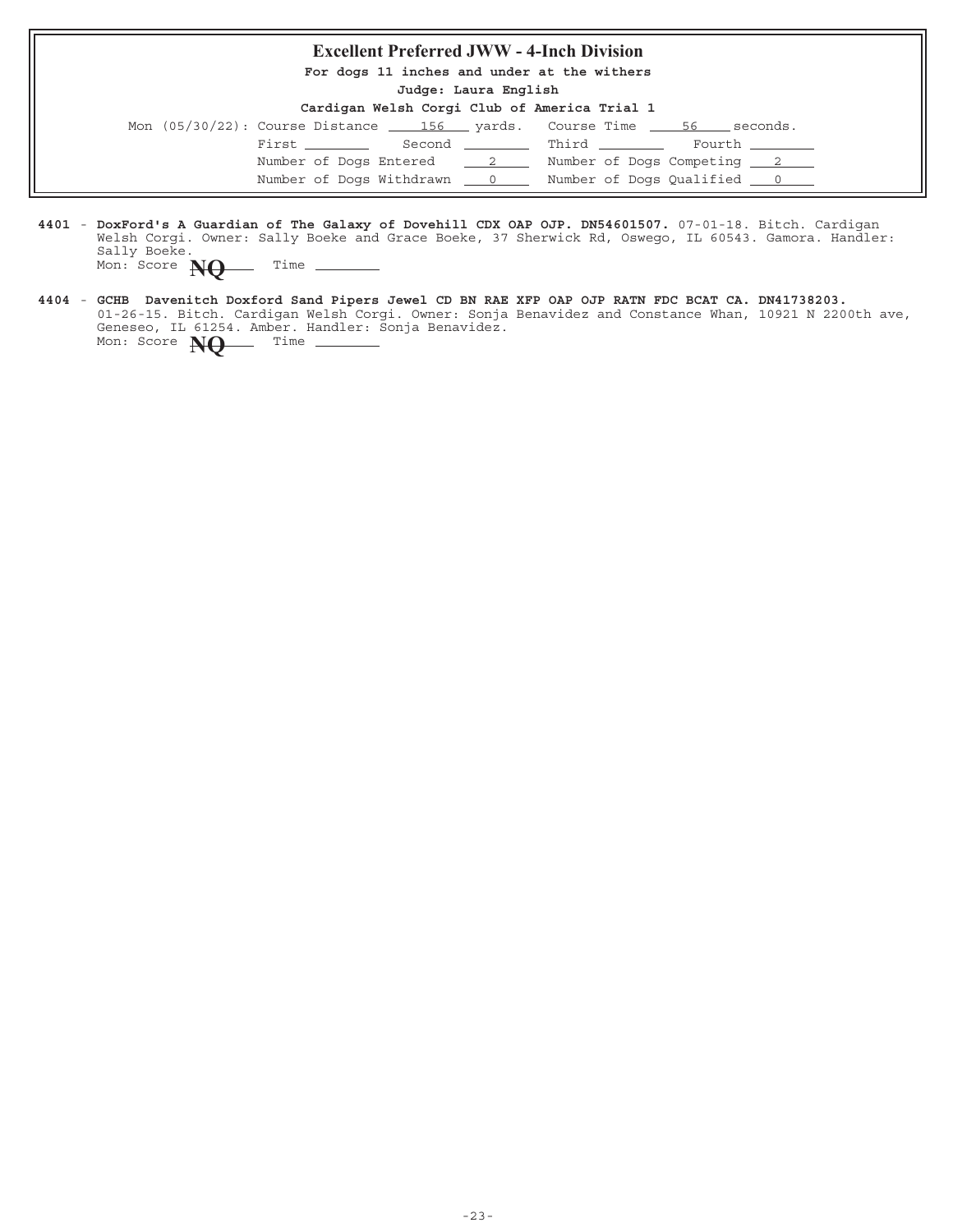### **Excellent Preferred JWW - 8-Inch Division**

**For dogs 14 inches and under at the withers**

**Judge: Laura English**

| Cardigan Welsh Corgi Club of America Trial 1 |  |  |  |  |  |  |  |
|----------------------------------------------|--|--|--|--|--|--|--|
|----------------------------------------------|--|--|--|--|--|--|--|

|  |  |  |                            | Mon $(05/30/22)$ : Course Distance $\_\_$ 156 yards. Course Time $\_\_$ 53 seconds. |  |                                   |  |
|--|--|--|----------------------------|-------------------------------------------------------------------------------------|--|-----------------------------------|--|
|  |  |  |                            |                                                                                     |  |                                   |  |
|  |  |  | Number of Dogs Entered 1   |                                                                                     |  | Number of Dogs Competing 1        |  |
|  |  |  | Number of Dogs Withdrawn 0 |                                                                                     |  | Number of Dogs Qualified <u>0</u> |  |
|  |  |  |                            |                                                                                     |  |                                   |  |

8208 - Bridgelady's It's A Wonderful LIfe. DN44798301. 12-25-15. Dog. Cardigan Welsh Corgi. Owner: Melonie Boyll, PO Box 134, New Richmond, IN 47967. Bailey. Handler: Melonie Boyll. **Bridgelady's It's A Wonderful LIfe. DN44798301.** Mon: Score **NQ** Time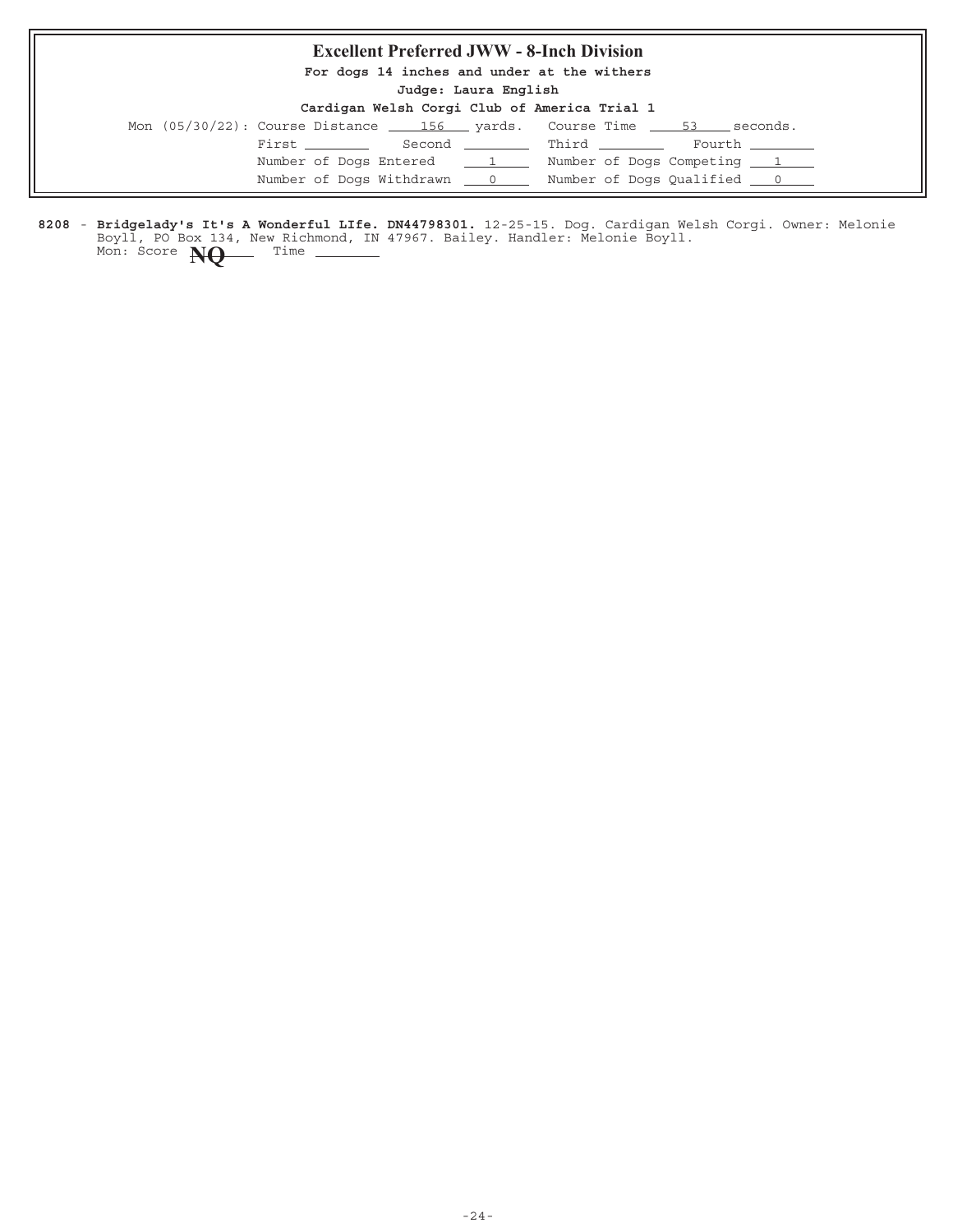#### **Master Preferred JWW - 4-Inch Division**

**For dogs 11 inches and under at the withers**

**Judge: Laura English**

| Mon $(05/30/22)$ : Course Distance $\underline{\qquad}$ 156 yards. Course Time $\underline{\qquad}$ 56 seconds. |                                                                  |  |                                        |  |
|-----------------------------------------------------------------------------------------------------------------|------------------------------------------------------------------|--|----------------------------------------|--|
|                                                                                                                 | First 4211 Second 4202 Third 4201 Fourth 4206                    |  |                                        |  |
|                                                                                                                 | Number of Dogs Entered __ 11 _ Number of Dogs Competing __ 10 __ |  |                                        |  |
|                                                                                                                 | Number of Dogs Withdrawn 0                                       |  | Number of Dogs Qualified <u>______</u> |  |

- 4201 MACH Aramoras Livin On The Edge RE MXB MJB. DN36852505. 06-01-13. Bitch. Cardigan Welsh Corgi. Owner: Janice Tesch and Kerry Tesch, 890 S Allen Rd, Green Bay, WI 54311. Liv. Handler: Kerry Tesch. **MACH Aramoras Livin On The Edge RE MXB MJB. DN36852505. 3** Mon: Score 100 Time 43.25 **Qualified**
- 4202 Xtacee Octane Atlantic City OAP AJP NFP ACT1 CGC TKN. DN59839102. 09-23-19. Bitch. Cardigan Welsh Corgi. Owner: Heather Masch, 442 Jefferson St, Carlstadt, NJ 07072. River. Handler: Heather Masch. **Xtacee Octane Atlantic City OAP AJP NFP ACT1 CGC TKN. DN59839102. 2** Mon: Score 100 Time 39.38 **Qualified**
- **4204** 05-24-13. Dog. **PACH Tartanwyn's Sweetness at Swift Wynd RN AX AXJ MXP10 MJP5 MJPS OFP. DN37042304.** Cardigan Welsh Corgi. Owner: Allen Oshinski and Susan Kenzie, 2740 Fisk ave, Rockford, IL 61020. Payton. Handler: Allen Oshinski.<br>Mon: Score **Net** Time \_\_\_\_\_  $Mon: Score$   $NQ$
- 4205 Aramora's Sweet and Spicy RM2 RAE MX MXB MXJ MJB NF TKI. DN41787201. 01-16-15. Bitch. Cardigan Welsh Corgi. Owner: Janice Tesch and Kerry Tesch, 890 S Allen Rd, Green Bay, WI 54311. Chai. Handler: Janice Tesch. Mon: Score 100 Time 49.50 **Qualified**
- 4206 CH PACH2 Heritage Hill The Cheshire Cat. DN33498005. 03-31-12. Bitch. Cardigan Welsh Corgi. Owner: Barbara Nibling, 919 Meadowbrook Dr, Grapevine, TX 76051. Stripes. Handler: Barbara Nibling. Mon: Score 100 Time 44.26 **Qualified**
- 4207 Octane's Witch Hunt RN AXP AJP XFP BCAT TKA ATT. DN44495401. 10-31-15. Dog. Cardigan Welsh Corgi. Owner: Heather Masch, 442 Jefferson St, Carlstadt, NJ 07072. Geddy Lee. Handler: Heather Masch. Mon: Score **NO** Time -
- 4208 MACH10 Rippling Waters Clover BN RE FDC MXC4 MJG4 MFC TQX T2B CGCA TKN. DN24755106. 04-19-09. Bitch. Cardigan Welsh Corgi. Owner: Jo Powers, 7455 Dyer Rd, Denton, MD 21628. Kid. Handler: Jo Powers. Mon: Score 100 Time 50.36 **Qualified**
- **4209** 06-15-14. Dog. **Bridgelady's Back To The Future CD FDC MX AXJ NF BCAT ACT1 THDN CGCA TKN. DN40393502.** Cardigan Welsh Corgi. Owner: Brenda Juhlin, 4310 dunbar Place, Rockford, IL 61114. Winston. Handler: Brenda Juhlin. Mon: Score **NO** Time \_
- 4210 MACH3 PACH6 Aramora's Caught You Looking MXC MJC PAX6 CD RE. DN28281201. 07-02-10. Bitch. Cardigan Welsh Corgi. Owner: Janice Tesch and Kerry Tesch, 890 S Allen Rd, Green Bay, WI 54311. Catch. Handler: Janice Tesch. Mon: Score **ABS** Time -
- **4211 CH PACH Cool Sensation z Dornu Polanlei BN RN MXPC MJPC MJP10 MFP PAX2 DCAT CGC. DN31162903.** 12-05-10. Bitch. Cardigan Welsh Corgi. Owner: Heather Masch, 442 Jefferson St, Carlstadt, NJ 07072. CC. Handler: Heather Masch. **1** Mon: Score 100 Time 34.01 **Qualified**
	- 4403 Master Jaek of Dragon Patch. DN27804306. 04-22-10. Dog. Cardigan Welsh Corgi. Owner: Elaine Noll, 4360 Trouthaven Dr, Murrysville, PA 15668. Jake. Handler: Elaine Noll.<br>Mon: Score  $M\Omega$  Time \_\_\_\_\_\_\_ Mon: Score **NO**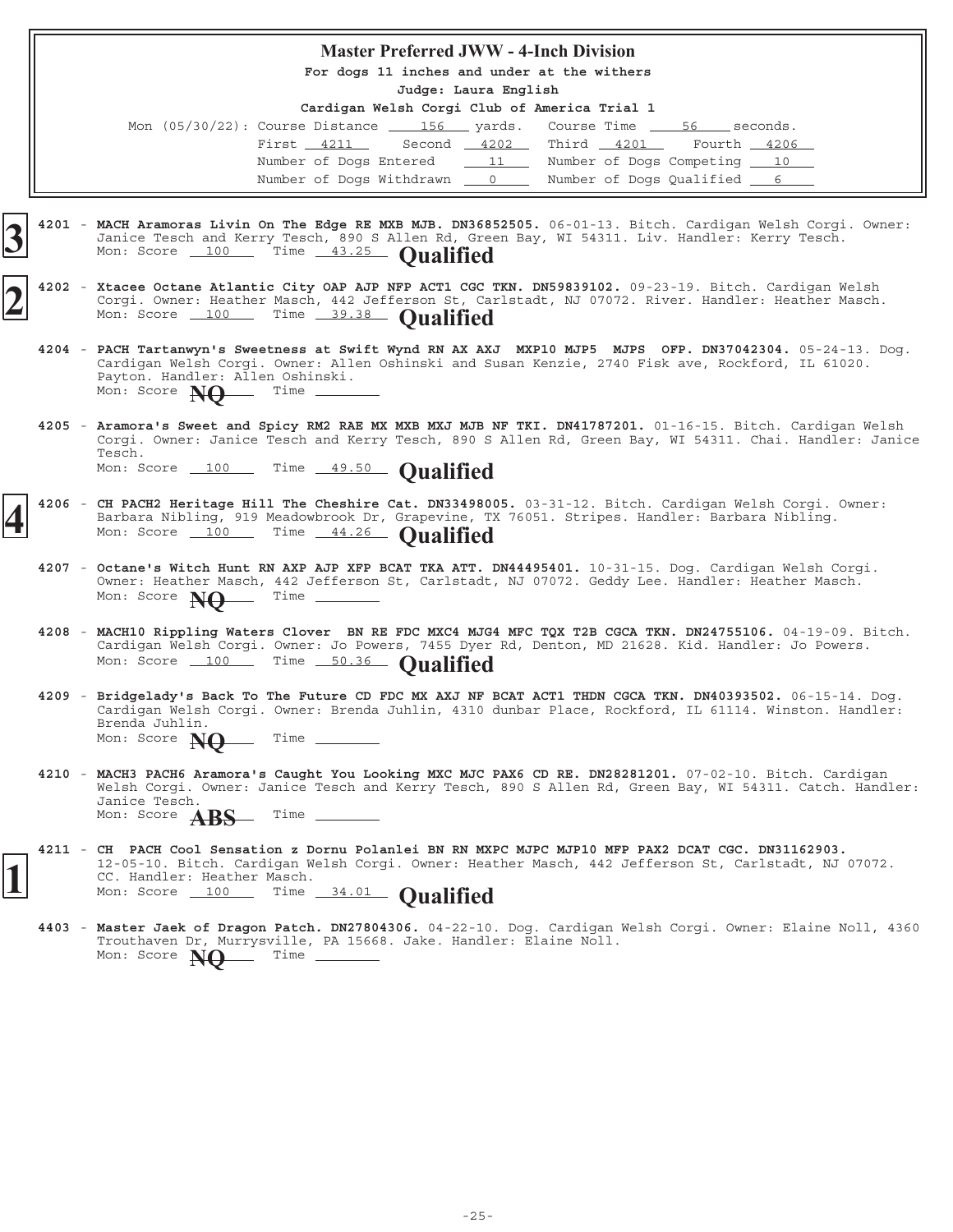#### **Master Preferred JWW - 8-Inch Division**

**For dogs 14 inches and under at the withers**

**Judge: Laura English**

| Mon $(05/30/22)$ : Course Distance $\underline{\hspace{1cm}}$ 156 $\underline{\hspace{1cm}}$ yards. Course Time $\underline{\hspace{1cm}}$ 53 |  |                             |             | seconds. |
|-----------------------------------------------------------------------------------------------------------------------------------------------|--|-----------------------------|-------------|----------|
| First 8204                                                                                                                                    |  | Second 8205 Third 8203      | Fourth 8206 |          |
| Number of Dogs Entered 9                                                                                                                      |  | Number of Dogs Competing 8  |             |          |
| Number of Dogs Withdrawn 0                                                                                                                    |  | Number of Dogs Qualified 14 |             |          |

- 8201 Blujet's Here We Go Again HSAsd AXP AJP NFP CA CGC VCX. DN37687001. 08-29-13. Dog. Cardigan Welsh Corgi. Owner: Michele Neubauer and Jeff Money, 1002 Thorn Bush Road, La Grange, KY 40031. BenJamin. Handler: Michele Neubauer.<br>Mon: Score **Net** Time Mon: Score **NQ**
- 8202 Cornerstone's Tree of Life and Dreams. DN42201302. 02-06-15. Dog. Cardigan Welsh Corgi. Owner: Lauri Foley, 9 Wintergreen Ave, Newburgh, NY 12550. Bonsai. Handler: Lauri Foley. Mon: Score **NO** Time \_
- 8203 Aramoras Rev It Up. DN52849101. 02-27-18. Bitch. Cardigan Welsh Corgi. Owner: Janice Tesch and Kerry Tesch, 890 S Allen Rd, Green Bay, WI 54311. Rev. Handler: Kerry Tesch. **3** 8203 - Aramoras Rev It Up. DN52849101. 02-27-18. Bitch. Tesch, 890 S Allen Rd, Green Bay, WI 54311. Rev. 1 Mon: Score 100 Time 43.63 **Qualified**
- 8204 CH OTCH Winbucks Mighty Blue Storm. DN42207603. 02-08-15. Dog. Cardigan Welsh Corgi. Owner: Nancy Youngen, 510 Maple Ave, Maple Park, IL 60151. Storm. Handler: Nancy Youngen. Mon: Score 100 Time 33.91 **Qualified**
- 8205 Winbucks A Kiss Is Just A Smooch CD BN AXP AJP DCAT RA RATO CGCU ATT. DN55606105. 09-11-18. Bitch. Cardigan Welsh Corgi. Owner: Patricia Burgess, 11717 Pine Way Unit B, Huntley, IL 60142. Smooch. Handler: Patricia Burgess. **2** Mon: Score 100 Months Correct Patricia Burgess, 11 Mon: Score 100 Time 41.45 **Qualified**
- 8206 Raconteur Magic is A foot PT AX AXJ TKN. DN59609202. 09-02-19. Dog. Cardigan Welsh Corgi. Owner: Vivian Moran and Carolyn Embrey, 400 Hickory Ridge Rd, Waddy, KY 40076. Edgar. Handler: Vivian Moran. **Racistance Contract Contract Property**, 400 Hickory Ridge Mon: Score 100 Time 44.36 **Qualified** 
	- **8207** 04-09-19. Dog. Cardigan **CH RACH Xtacee BB 409 CDX RM# RAE# HT AXP OJP DCAT THDN CGCA TKN. DN57863702.** Welsh Corgi. Owner: Norbert W. . Kowal and Kathryn Schwabe, 127 Pine Hill Rd, Chester, NY 10918. Junior. Handler: Norbert W. . Kowal.<br>Mon: Score **New** Time \_\_\_\_\_\_\_\_\_ Mon: Score **NO**
	- 8209 PACH Corwynt Tayken Blujet Arrevaderci HSAds MXP5 MXPS MJP4 MJPB PAX XFP VCX. DN29977605. 01-06-11. Bitch. Cardigan Welsh Corgi. Owner: Michele Neubauer and Jeff Money, 1002 Thorn Bush Road, La Grange, KY 40031. Reva. Handler: Michele Neubauer. Mon: Score **NO** Time -
	- 8402 Raconteur I'll Have Another OAP AJP HSBd HIAsd HXAs BN RN SWN. DN32267501. 11-17-11. Dog. Cardigan Welsh Corgi. Owner: Merinda Tiffany, 3537 Germann Ct, Lexington, KY 40503. Stout. Handler: Merinda Tiffany. Mon: Score **ABS** Time \_\_\_\_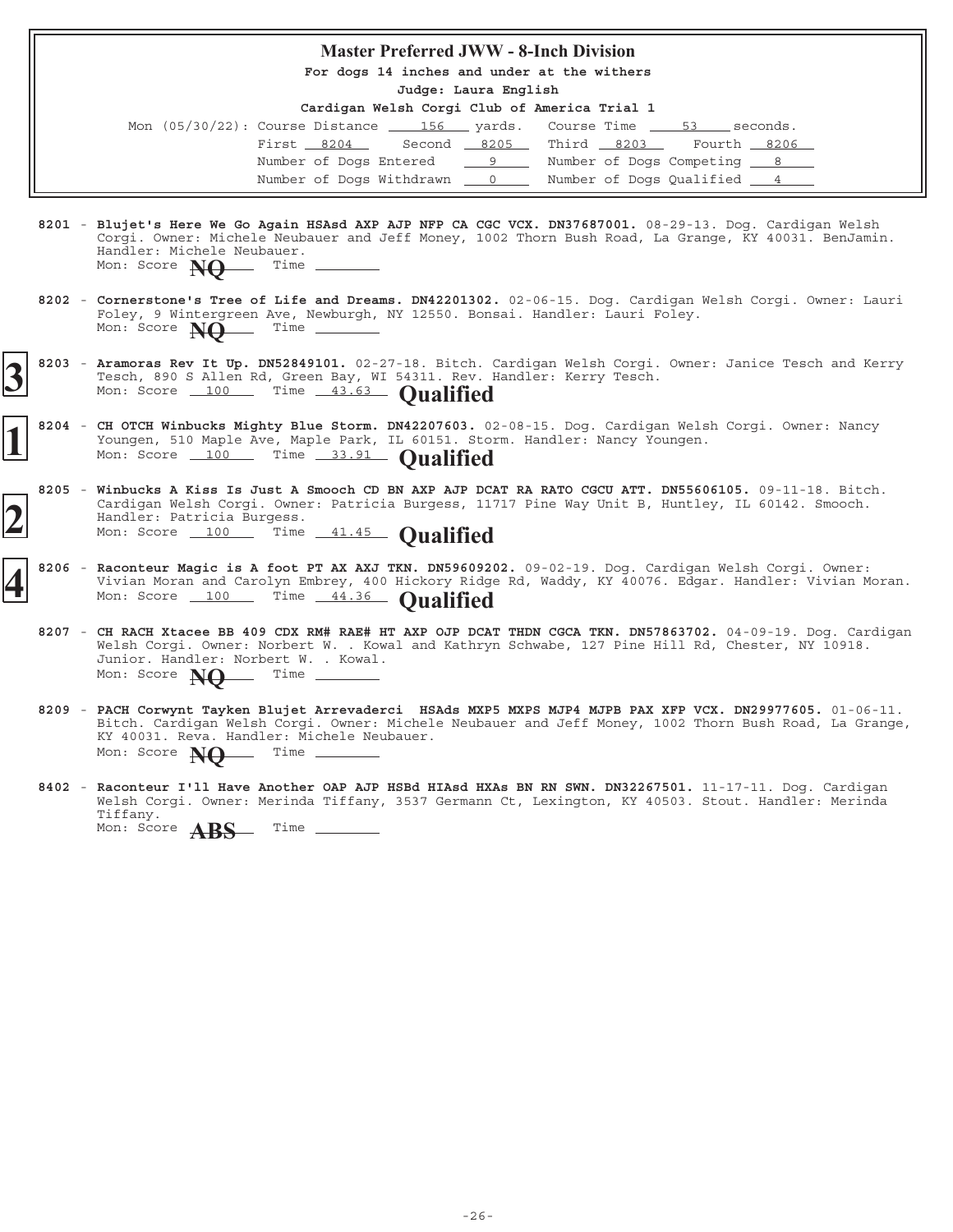## **Contestant Names & Addresses**

|      | Ackerson, Dennis, P.O. Box 716, Folsom, LA 70437            |           |                      |  |
|------|-------------------------------------------------------------|-----------|----------------------|--|
| 4203 | DN30782701                                                  | Harper    | Cardigan Welsh Corgi |  |
|      | Albrecht, Ann, 2719 Steger Creek Path, Powhatan, VA 23139   |           |                      |  |
| 8702 | DN58009601                                                  | Putter    | Cardigan Welsh Corgi |  |
| 8105 | DN42095802                                                  | Birdie    | Cardigan Welsh Corgi |  |
|      | Benavidez, Sonja, 10921 N 2200th ave, Geneseo, IL 61254     |           |                      |  |
| 4404 | DN41738203                                                  | Amber     | Cardigan Welsh Corgi |  |
|      | Boeke, Sally, 37 Sherwick Rd, Oswego, IL 60543              |           |                      |  |
| 8104 | DN46773302                                                  | Dallas    | Cardigan Welsh Corgi |  |
| 4401 | DN54601507                                                  | Gamora    | Cardigan Welsh Corgi |  |
|      | Boyll, Melonie, PO Box 134, New Richmond, IN 47967          |           |                      |  |
| 8208 | DN44798301                                                  | Bailey    | Cardigan Welsh Corgi |  |
|      | Brown, Ashley, 114 Echo Lake Circle, Eureka, MO 63025       |           |                      |  |
| 8403 | DN32800005                                                  | Calvin    | Cardigan Welsh Corgi |  |
|      | Burgess, Patricia, 11717 Pine Way Unit B, Huntley, IL 60142 |           |                      |  |
| 8205 | DN55606105                                                  | Smooch    | Cardigan Welsh Corgi |  |
|      | Calter, Theresa, 1 Wild Rose Lane, Eliot, ME 03903          |           |                      |  |
| 8301 | DN43867704                                                  | Dobby     | Cardigan Welsh Corgi |  |
|      | Converse, Cathy, 1234 Monterey Trail, DePere, WI 54115      |           |                      |  |
| 8109 | DN52849103                                                  | Ryder     | Cardigan Welsh Corgi |  |
|      | Foley, Lauri, 9 Wintergreen Ave, Newburgh, NY 12550         |           |                      |  |
| 8202 | DN42201302                                                  | Bonsai    | Cardigan Welsh Corgi |  |
|      | Frank, Deborah, 17599 Ebb Tide Drive, Lewes, DE 19958       |           |                      |  |
| 8801 | DN44798304                                                  | Walker    | Cardigan Welsh Corgi |  |
|      | Garcia, Laura, 8812 Hubbard Dr N, Galloway, OH 43119        |           |                      |  |
| 8804 | DN56923101                                                  | Garth     | Cardigan Welsh Corgi |  |
|      | Juhlin, Brenda, 4310 dunbar Place, Rockford, IL 61114       |           |                      |  |
| 4209 | DN40393502                                                  | Winston   | Cardigan Welsh Corgi |  |
|      | Kowal, Norbert W. ., 127 Pine Hill Rd, Chester, NY 10918    |           |                      |  |
| 8207 | DN57863702                                                  | Junior    | Cardigan Welsh Corgi |  |
|      | LaBerge, Gail, 3862 Morgans Ridge Dr, Buford, GA 30519      |           |                      |  |
| 4402 | DN46648101                                                  | Harper    | Cardigan Welsh Corgi |  |
|      | Locke, Jean, 816 S. Jefferson, Woodstock, IL 60098          |           |                      |  |
| 8806 | DN61390505                                                  | Sherman   | Cardigan Welsh Corgi |  |
|      | Maley, Annabel Irene, 739 Ebenezer Rd, Gladys, VA 24554     |           |                      |  |
| 8705 | DN46661003                                                  | Roscoe    | Cardigan Welsh Corgi |  |
|      | Masch, Heather, 442 Jefferson St, Carlstadt, NJ 07072       |           |                      |  |
| 4202 | DN59839102                                                  | River     | Cardigan Welsh Corgi |  |
| 4207 | DN44495401                                                  | Geddy Lee | Cardigan Welsh Corgi |  |
| 4211 | DN31162903                                                  | CC        | Cardigan Welsh Corgi |  |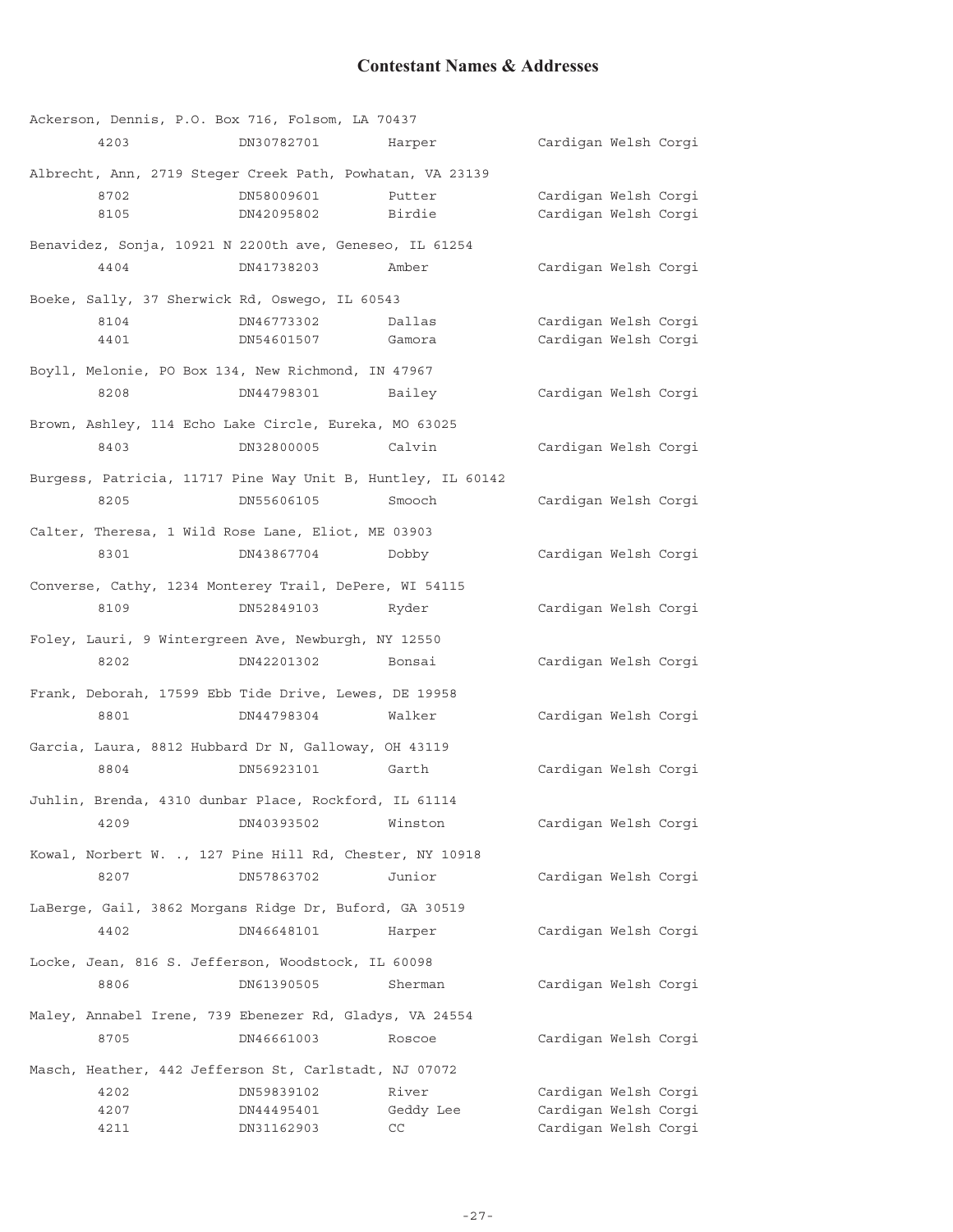# **Contestant Names & Addresses (cont.)**

|                                            | Mead, Patrick, 1709 Franklin Ave, Columbus, OH 43205         |                                                                      |                      |  |
|--------------------------------------------|--------------------------------------------------------------|----------------------------------------------------------------------|----------------------|--|
| 8901                                       | DN57672601                                                   | Tilly                                                                | Cardigan Welsh Corgi |  |
|                                            | Miller, Barbara N., 193 Raymondskill, Milford, PA 18337      |                                                                      |                      |  |
| 8803                                       | DN63767208                                                   | Felix                                                                | Cardigan Welsh Corgi |  |
|                                            | Money, Jeff, 1002 Thorn Bush Road, La Grange, KY 40031       |                                                                      |                      |  |
| 8401                                       | DN37687002                                                   | Pixie                                                                | Cardigan Welsh Corgi |  |
|                                            | Moran, Vivian, 400 Hickory Ridge Rd, Waddy, KY 40076         |                                                                      |                      |  |
| 8206                                       | DN59609202                                                   | Edqar                                                                | Cardigan Welsh Corgi |  |
|                                            | Neubauer, Michele, 1002 Thorn Bush Road, La Grange, KY 40031 |                                                                      |                      |  |
| 8201                                       | DN37687001                                                   | BenJamin                                                             | Cardigan Welsh Corgi |  |
| 8209                                       | DN29977605                                                   | Reva                                                                 | Cardigan Welsh Corgi |  |
|                                            | Nibling, Barbara, 919 Meadowbrook Dr, Grapevine, TX 76051    |                                                                      |                      |  |
| 4206                                       | DN33498005                                                   | Stripes                                                              | Cardigan Welsh Corgi |  |
|                                            | Noll, Elaine, 4360 Trouthaven Dr, Murrysville, PA 15668      |                                                                      |                      |  |
| 4403                                       | DN27804306                                                   | Jake                                                                 | Cardigan Welsh Corgi |  |
|                                            | O'Brien, Sheri, 4811 S. Pennsylvania St, Englewood, CO 80113 |                                                                      |                      |  |
| 8807                                       | DN36629805                                                   | Andy                                                                 | Cardigan Welsh Corgi |  |
|                                            | Oderkirk, Kimberly, 7439 Millwood, West Bloomfield, MI 48322 |                                                                      |                      |  |
| 8808                                       | DN59073003                                                   | Doc                                                                  | Cardigan Welsh Corgi |  |
|                                            | Oshinski, Allen, 2740 Fisk ave, Rockford, IL 61020           |                                                                      |                      |  |
| 4204                                       | DN37042304                                                   | Payton                                                               | Cardigan Welsh Corgi |  |
| Powers, Jo, 7455 Dyer Rd, Denton, MD 21628 |                                                              |                                                                      |                      |  |
| 8703                                       | DN65457001                                                   | Hex                                                                  | Cardigan Welsh Corgi |  |
| 4208                                       | DN24755106                                                   | Kid                                                                  | Cardigan Welsh Corgi |  |
|                                            | Recker, Marissa, 2622 Union St, Madison, WI 53704            |                                                                      |                      |  |
| 8704                                       | DN65457004                                                   | Minnie                                                               | Cardigan Welsh Corgi |  |
| 8102                                       | DN50559108                                                   | Ziggy                                                                | Cardigan Welsh Corgi |  |
|                                            | Restifo, Leslie, 13757 Prospect Rd., Strongsville, OH 44149  |                                                                      |                      |  |
| 8107                                       | DN57187304                                                   | Jonny Quest                                                          | Cardigan Welsh Corgi |  |
|                                            | Roberts, Kathy, 85 Logic Ct., Beavercreek, OH 45440          |                                                                      |                      |  |
| 8101                                       | DN42095801                                                   | CrackerJack                                                          | Cardigan Welsh Corgi |  |
|                                            | Ruhde, Carrie, 1106 Fulton St, Waterloo, IA 50707            |                                                                      |                      |  |
| 8106                                       | DN58883402                                                   | Josie                                                                | Cardigan Welsh Corgi |  |
|                                            | Sims, Margaret A, 259 Aaron Rd, Venue, PA 16364              |                                                                      |                      |  |
| 8103                                       | DN47503503                                                   | Queenie                                                              | Cardigan Welsh Corgi |  |
|                                            |                                                              | Skimin, Catherine, 19360 Yonge St Unit B, Holland Landing, ON L9N1L7 |                      |  |
| 4801                                       | DN42507003                                                   | JoJo                                                                 | Cardigan Welsh Corgi |  |
|                                            | Stonesifer, Lynn, 238 Ferring Court, Abingdon, MD 21009      |                                                                      |                      |  |
| 8701                                       | DN57220805                                                   | Beau                                                                 | Cardigan Welsh Corgi |  |
|                                            | Taylor, Elizabeth, 15410 Marilyn Ave, Plymouth, MI 48170     |                                                                      |                      |  |
| 8805                                       | DN54262504                                                   | Murphy                                                               | Cardigan Welsh Corgi |  |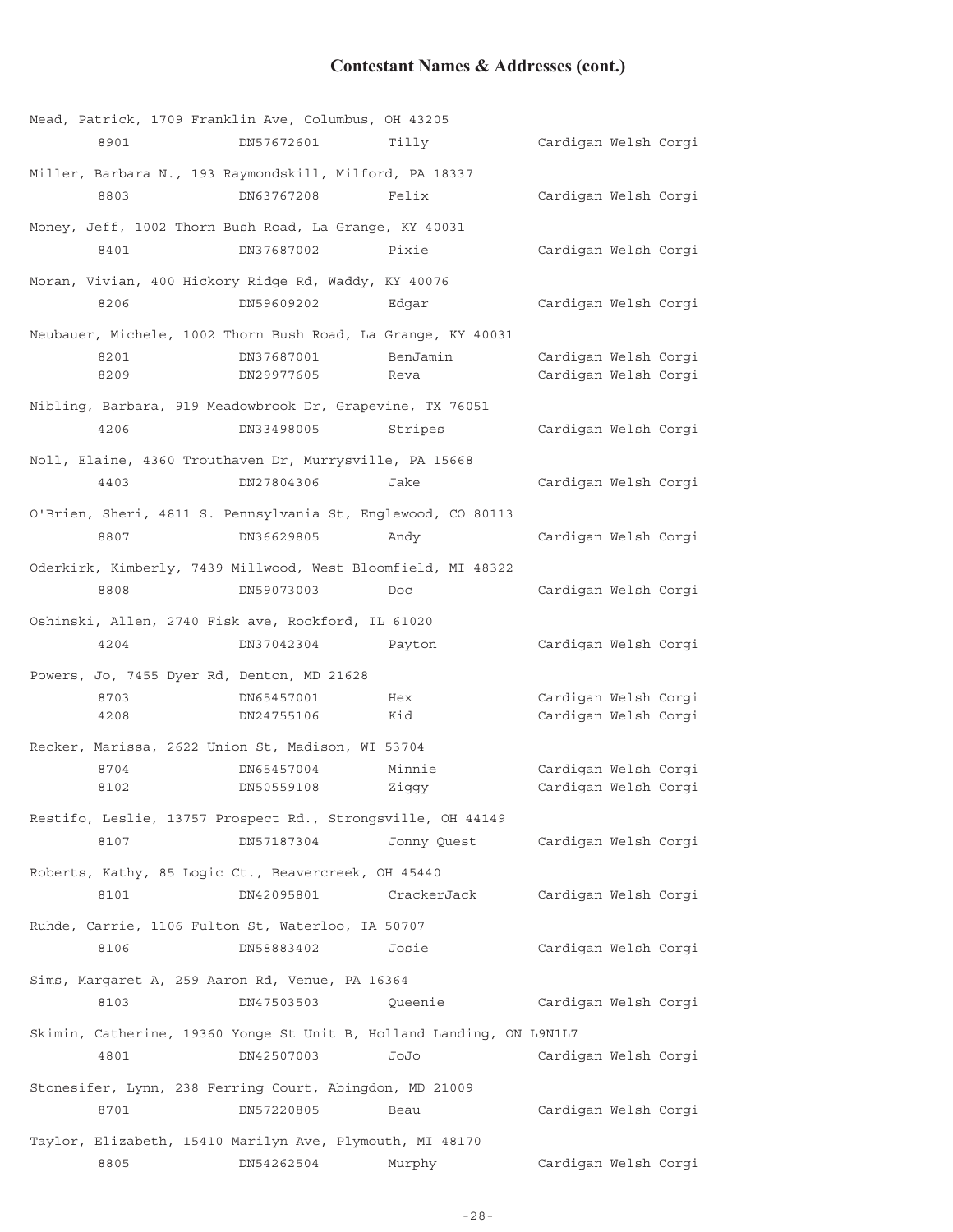# **Contestant Names & Addresses (cont.)**

|      | Tesch, Brendan, Jr. Handler #5264448001, , , 54311            |        |                      |
|------|---------------------------------------------------------------|--------|----------------------|
| 4601 | DN52849102                                                    | Evel   | Cardigan Welsh Corgi |
|      | Tesch, Kerry and Vanessa, 890 S Allen Rd, Green Bay, WI 54311 |        |                      |
| 4210 | DN28281201                                                    | Catch  | Cardigan Welsh Corgi |
| 4205 | DN41787201                                                    | Chai   | Cardigan Welsh Corgi |
| 4201 | DN36852505                                                    | Liv    | Cardigan Welsh Corgi |
| 8203 | DN52849101                                                    | Rev    | Cardigan Welsh Corgi |
| 8108 | DN41787202                                                    | Kuna   | Cardigan Welsh Corgi |
|      | Tiffany, Merinda, 3537 Germann Ct, Lexington, KY 40503        |        |                      |
| 8402 | DN32267501                                                    | Stout  | Cardigan Welsh Corgi |
| 8802 | DN59609204                                                    | Bodhi  | Cardigan Welsh Corgi |
|      | Wiecek, Christine, 7926 Hermitage Rd, Concord, OH 44077       |        |                      |
| 8706 | DN47643401                                                    | Gibbs  | Cardigan Welsh Corgi |
|      | Youngen, Nancy, 510 Maple Ave, Maple Park, IL 60151           |        |                      |
| 8204 | DN42207603                                                    | Storm  | Cardigan Welsh Corgi |
|      | Zarate, Nicole, 2322 Lindsay Rd, Raeford, NC 28376            |        |                      |
| 8601 | DN53518002                                                    | Ouasar | Cardigan Welsh Corgi |